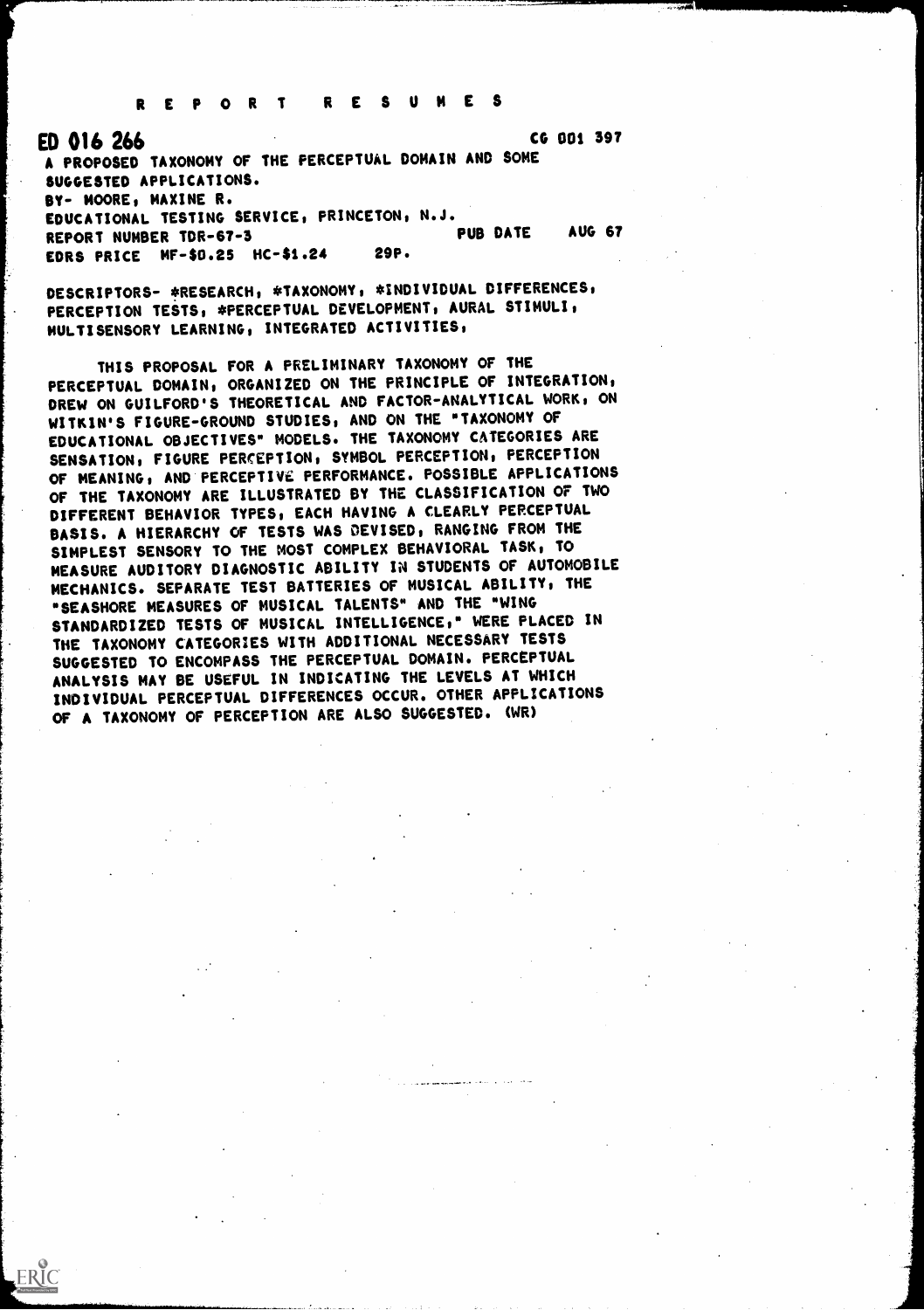ED016266

## A Proposed Taxonomy of the

## Perceptual Domain

#### and

## Some Suggested Applications

#### Maximo Ruth Moore

**Test Development Division, ETS** 

## U.S. DEPARTMENT OF HEALTH, EDUCATION & WELFARE OFFICE OF EDUCATION

THIS DOCUMENT HAS BEEN REPRODUCED EXACTLY AS RECEIVED FROM THE PERSON OR ORGANIZATION ORIGINATING IT. POINTS OF VIEW OR OPINIONS STATED DO NOT NECESSARILY REPRESENT OFFICIAL OFFICE OF EDUCATION POSITION OR POLICY.



TEST DEVELOPMENT REPORT TOR-57-0 AUGUST 1067

EDUCATIONAL TESTING SERVICE PRINCETON, NEW JERSEY<br>DERKELEY, CALIFORNIA SERKELEV, CALIFORNIA

CG 001 397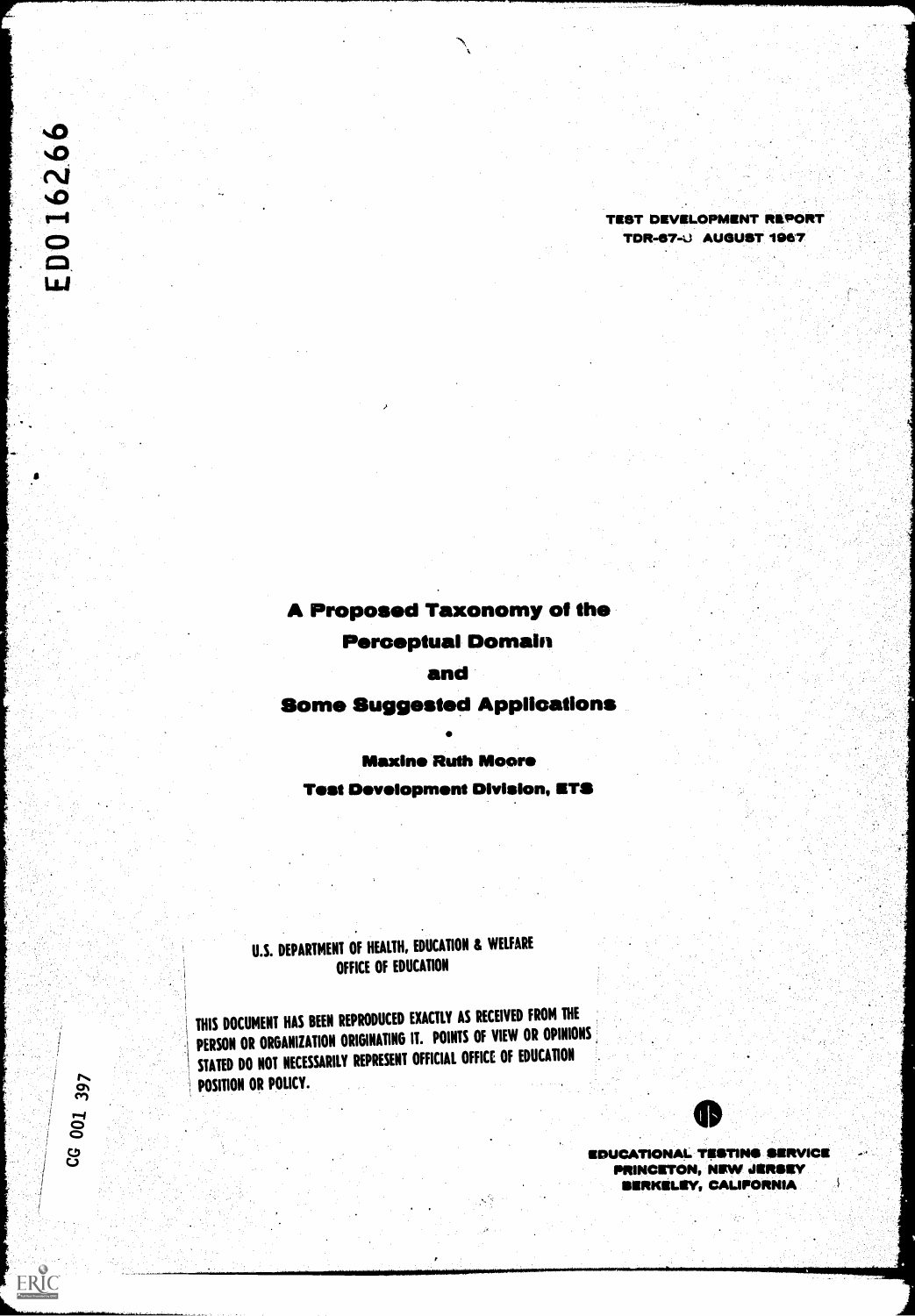# A PROPOSED TAXONOMY OF THE PERCEPTUAL DOMAIN AND SOME SUGGESTED APPLICATIONS

Maxine Ruth Moore, Test Development Division, ETS

Test Development Report TDR-67-3

August 1967

ERIC

Educational Testing Service Princeton, New Jersey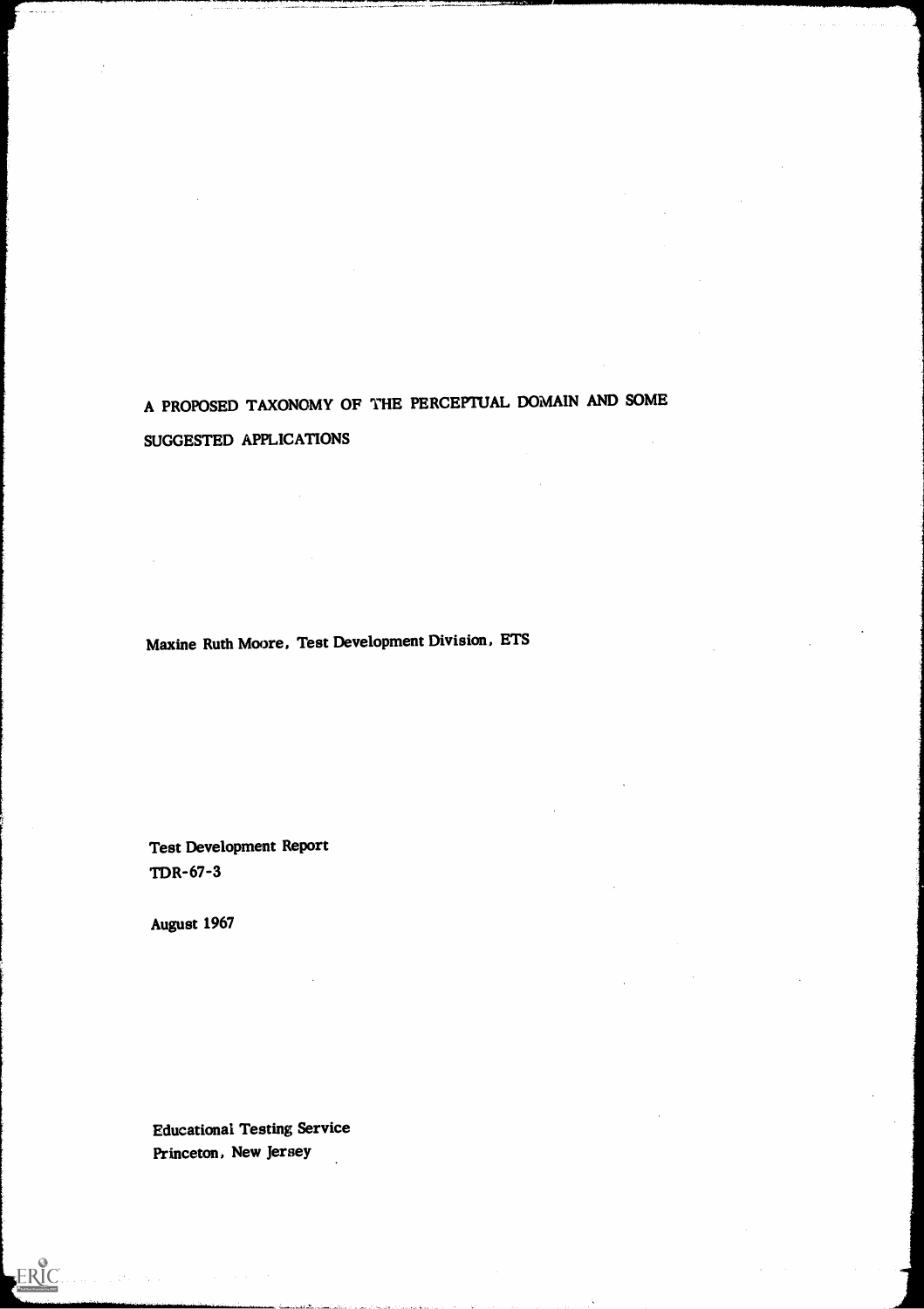## TABLE OF CONTENTS

| The Nature, Development, and Training of Perception $\ldots \ldots \ldots \ldots$ 3 |
|-------------------------------------------------------------------------------------|
|                                                                                     |
| The Taxonomy Applied to Measurement in a Vocational Area 12                         |
| The Taxonomy Applied to Measurement in an Artistic Area 15                          |
|                                                                                     |
|                                                                                     |
|                                                                                     |
|                                                                                     |
|                                                                                     |
|                                                                                     |
|                                                                                     |

 $\sum_{\text{Fullact products}}$ 

 $\sim$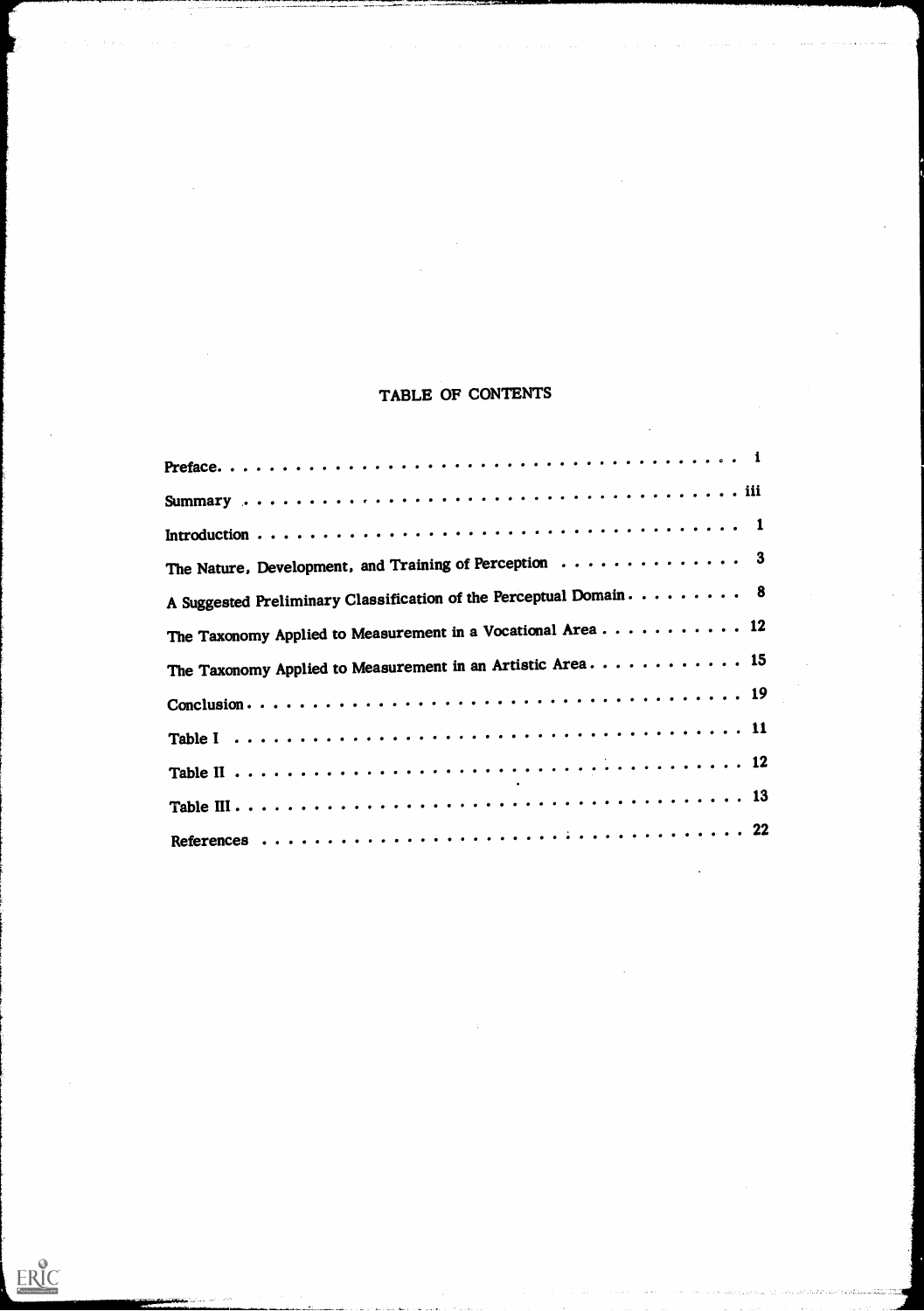#### Preface..

During the past decade, research in perception has undergone a change in emphasis. Whereas earlier investigators had been concerned primarily with characteristics of various stimuli and with sensory neurophysiology, many present-day studies consider, in addition, individual differences among perceivers. This new approach has disclosed important relationships between perception and personality, some of which may have a genetic basis and some of which are probably learned or culturally determined.

Perhaps the most important single step in this recent direction of research interest was taken as far back as 1945 when Witkin, in an attempt to discover which cues utilized in the perception of the upright were most important under various conditions, discovered instead marked individual differences in spatial orientation. Pursuing the subject further, he concluded that although perceptions basically are anchored to external stimuli and are dependent on the sensory and neural apparatus, individuals under the same conditions of stimulation, manifest distinct perceptual styles. When subjects are presented with clear-cut situations, their differences may be only minimally expressed, but when the stimulus situation is ambiguous and contains conflicting elements, individual differences may play the most important role in determining the perceptual outcome. Witkin in his laboratory has pinpointed a phenomenon that those interested in the expression of personality have long observed in the field.

In 1959, Guilford and his group at the University of Southern California devised a three- $\lambda$ dimensional model of "intellect" consisting of one hundred twenty cells, each presumably describing a different "factor." By 1966, Guilford and Hoepfner, working on the principle that two tests showing a high intercorrelation must contain at least one factor in common, were able to set forth at least one test for almost every one of these factors. Although not all psychologists are ready to accept this factor-analytical "structure of intellect," it appears to be supported by more systematic research than competing theories.

A decade ago, Benjamin S. Bloom assembled a committee of well-known educators, later known as the Bloom Committee, who searched the literature and plumbed their thinking to identify and classify the kinds of student responses that might be considered desirable outcomes of education. They attempted to locate these behaviors on a continuum within a large matrix

 $\mathbf{i}$ 

**FRIC**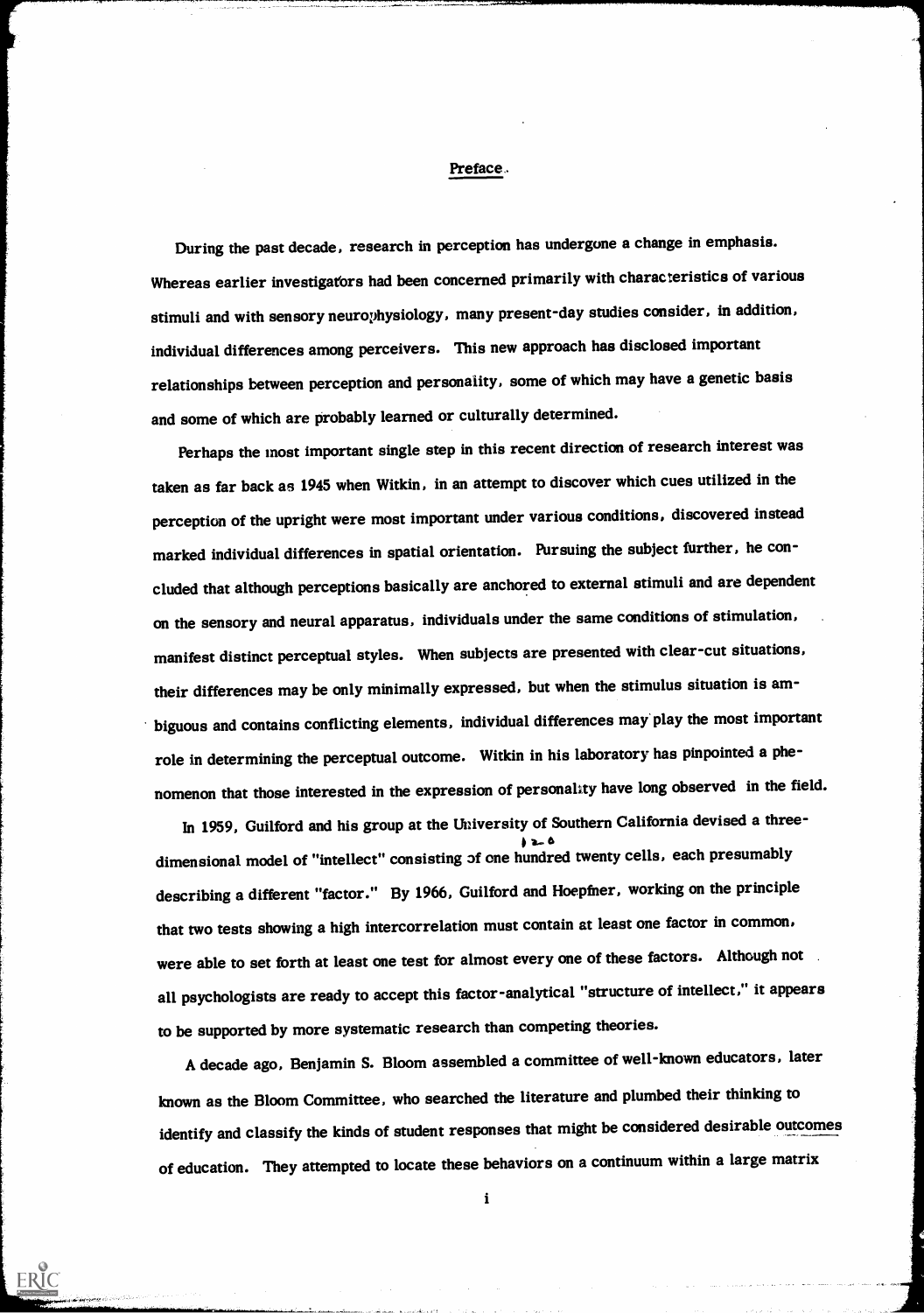that eventually crystallized into three domains: cognitive, affective, and psychomotor. The greatest number of the educational objectives compiled were concerned with cognitive behavior, which varies from simple recall of learned material to synthesis and evaluation of new material. Many objectives that were considered important but difficult to formulate concerned affective behavior, which varies from simple attention to complex expressions of attitudes, interests, and values. Few educational objectives that deal with neuromuscular coordination were found in the literature, and the psychomotor domain remains to be structured. The Bloom Committee delineated behavioral hierarchies for the domains of cognition and of affect, which together form a classification of educational goals known as The Taxonomy of Educational Objectives.

The present report is concerned with an attempt to define a domain of perception and to formulate in a preliminary way its taxonomy, after the fashion of the existing taxonomies. The hierarchical categories proposed were based on the factor-analytical findings of Guilford, and consideration was given to the individual variations in perceptual style identified by Witkin. It is hoped that ideas presented will provide the groundwork for a hierarchy that will be scientifically based and yet broad enough and pragmatic enough to serve the needs of the education profession.

The author would like to thank Benjamin Rosner, William E. Coffman, and Samuel J. Messick for their invaluable assistance in carrying out this project. She is especially grateful to Charles T. Myers for his many helpful suggestions and his continuing advice and encouragement.

ii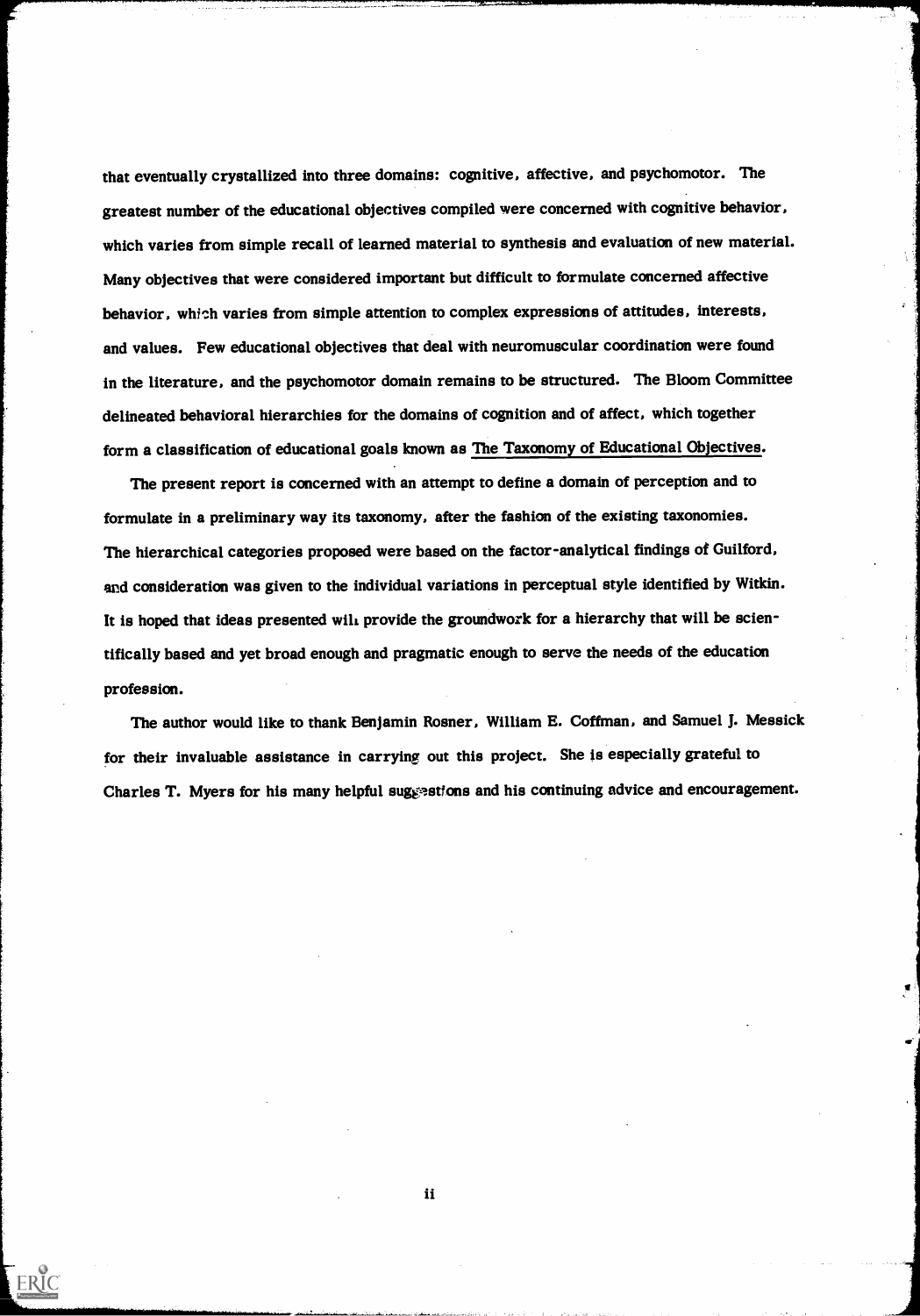#### **Summary**

The present report describes a proposal for a preliminary taxonomy of the perceptual domain organized on the principle of integration. The proposal draws on the theoretical and factor-analytical work of Guilford, on Witkin's figure-ground studies, and on the models set forth in the Taxonomy of Educational Objectives. The major categories of the taxonomy, defined and illustrated in the report by suitable tests, are as follows:

Sensation

ERIC

- Figure Perception;
- Symbol Perception<sub>)</sub>
- Perception of Meaning,  $4.64$
- Perceptive Performance.

Possible applications of the taxonomy are illustrated by the classification of two different types of behavior, each having a clearly perceptual basis. The investigator first attempted to devise, in broad outline, a hierarchy of tests, ranging from the simplest sensory ability to the most complex behavioral task, that would serve as a measure of auditory diagnostic ability in students of automobile mechanics. She then examined two well-known test batteries of musical ability, the Seashore Measures of Musical Talents and the Wing Standardized Tests of Musical Intelligence, and placed the separate tests in the categories, suggesting additional tests where necessary to encompass the domain.

A perceptual analysis may be useful both to researchers and to educators in indicating the levels at which individual perceptual differences may occur. Other possible applications of a taxonomy of perception are suggested with the hope that the ideas presented here will lead eventually to a more refined delineation of this domain.

iii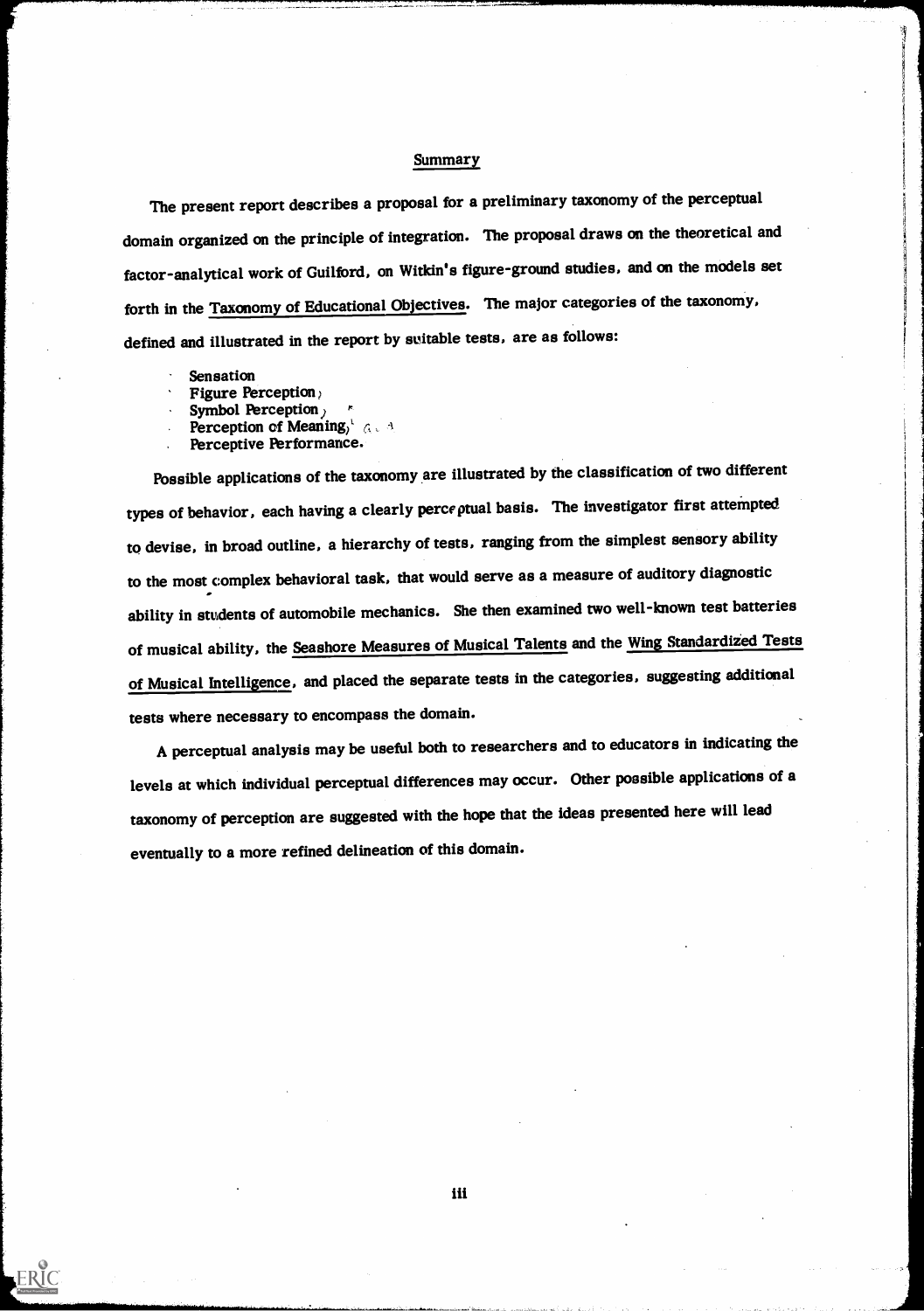## A Proposed Taxonomy of the Perceptual Domain and Some Suggested Applications

#### Introduction

The Bloom Committee has undertaken a systematic classification of educational goals that has been widely discussed. In an attempt to formulate the ways in which the educational process is expected to change students' behavior, it divided the educational sphere into two muin categories, I. The Cognitive Domain and II. The Affective Domain, each of which is further structured into a logical hierarchy from a simple or concrete expression to a complex or abstract expression. Work on the cognitive domain, the easier of the two to analyze and exemplify, was completed in 1956; (Bloom et al. , 1956); the hierarchy of affect followed in 1964 (Krathwohl et al. , 1964). Educators have found the Taxonomy, particularly the classification of cognition, to be of great value. It is used by Educational Testing Service in the construction of Cooperative Test Division tests, by the Biological Sciences Curriculum Study in test planning, in the California school system for test development, and in certain medical examinations. In addition, it has served as a model for the construction of other classifications, for the organization of curricula, and for the evaluation of teacher performance (Kropp et al. , 1966).

The authors of the Taxonomy suggested that, in addition to the domains already described, there may be a third sphere of interest in educational studies: the psychomotor domain. The importance of psychomotor performance can be seen readily, particularly in teaching simple motor skills to young children and to brain-damaged children; in the teaching of special subjects such as physical education, typing, and dancing; and in the playing of musical instruments. A classification of this important area would be welcome. The investigator suggests that still a fourth educational component, one often neglected in secondary school teaching, is the domain of perception.. In view of important new research findings it seems worthwhile to consider perception as a domain separate from cognition and to attempt to formulate a structure of this domain, either to be used together with the Bloom Taxonomy, or to be included in aptitude test batteries, or to supplement performance tests in special areas such as music, art, and-perhaps most important of all-beginning reading.

A person responds to his environment as a total organism, and it is generally agreed that any attempt to divide his responses into "domains" is necessarily artificial and does violence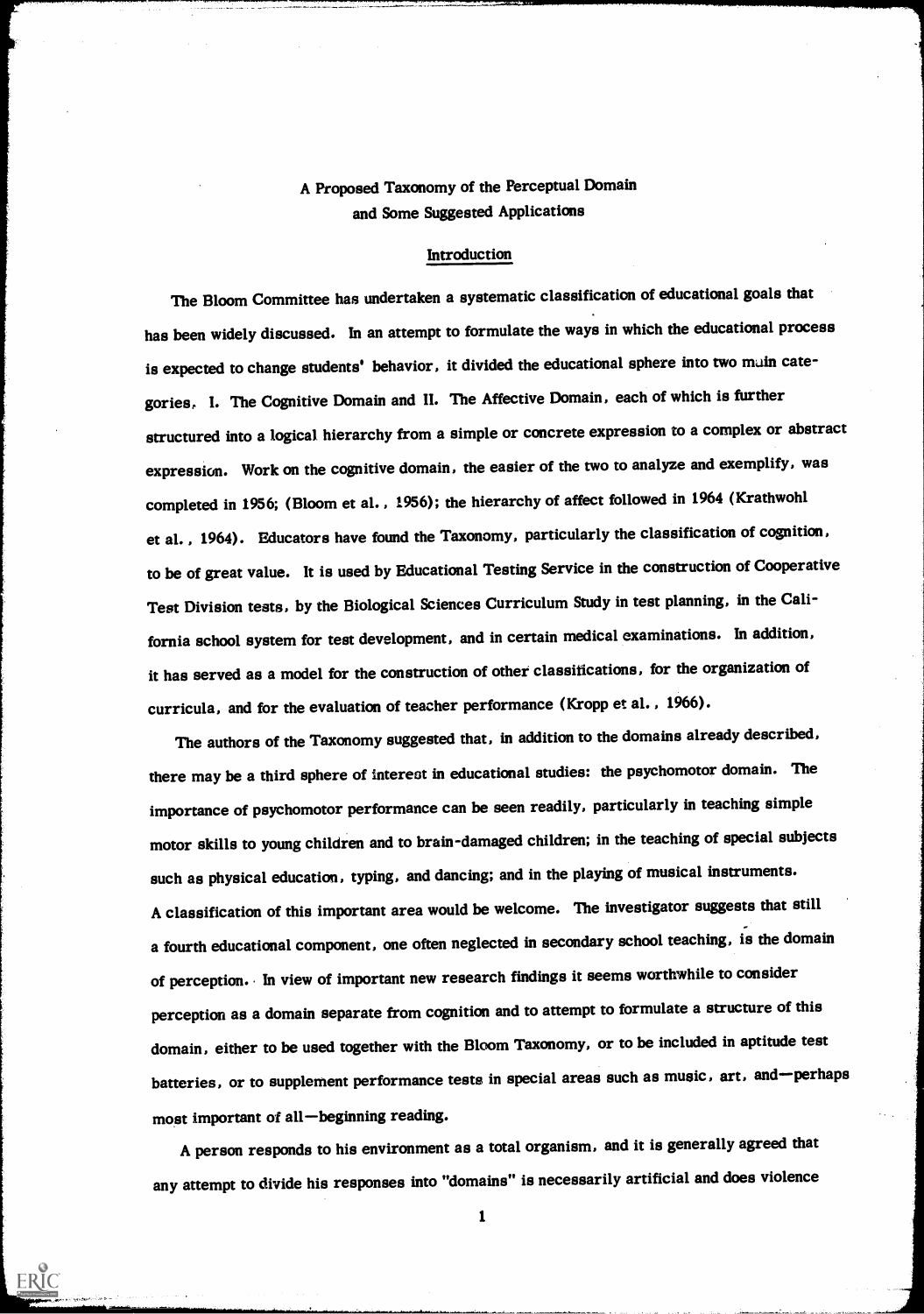to the unity of the respondent, just as the academic division of knowledge into courses does violence to the unity of knowledge. Elements of feeling and perceiving are surely involved in thinking. Psychologists have questioned the possibility of "imageless thought"; perhaps "perceptless concepts" cannot exist, or are comparatively rare. Perception is also intimately involved with affect. The use of the Rorschach test demonstrates an increasing emphasis on perception as a process through which personality is expressed. Plainly no one class of mental activity is entirely devoid of parts of other classes, and all three domains are related to each other and to psychomotor performance in a complex and poorly understood fashion. However, granting the arbitrary nature of any classification system, a description of domains, like a curricular outline, is justifiable on practical, heuristic, and philosphical grounds. Among the reasons that might be set forth for attempting to classify perception are the following:

- 1. To supplement the already existing taxonomies in the construction and comparison of curricular and testing programs.
- 2. To clarify the terminology of educational objectives and thereby facilitate communication; specifically, to define precisely such expressions as "having a feeling" for something, having "diagnostic ability," and being "perceptive"-terms that are widely used but only vaguely understood.
- 3. To emphasize the underlying perceptual basis and unity of the various divisions of knowledge.
- 4. To emphasize that perceptual elements are present in learning situations and are subject to analysis, organization, and control, and perhaps even to direct teaching.
- 5. To develop areas of awareness, such as social and esthetic sensitivities, that are significant and yet are usually dealt with only peripherally and unsystematically in the classroom.
- 6. To aid in the teaching and testing of creativity, insofar as these are possible.
- 7. To aid in the construction of tests in the special subjects of music, art, the vocations, and the professions, where some of the existing tests may be less than satisfactory.

ERIC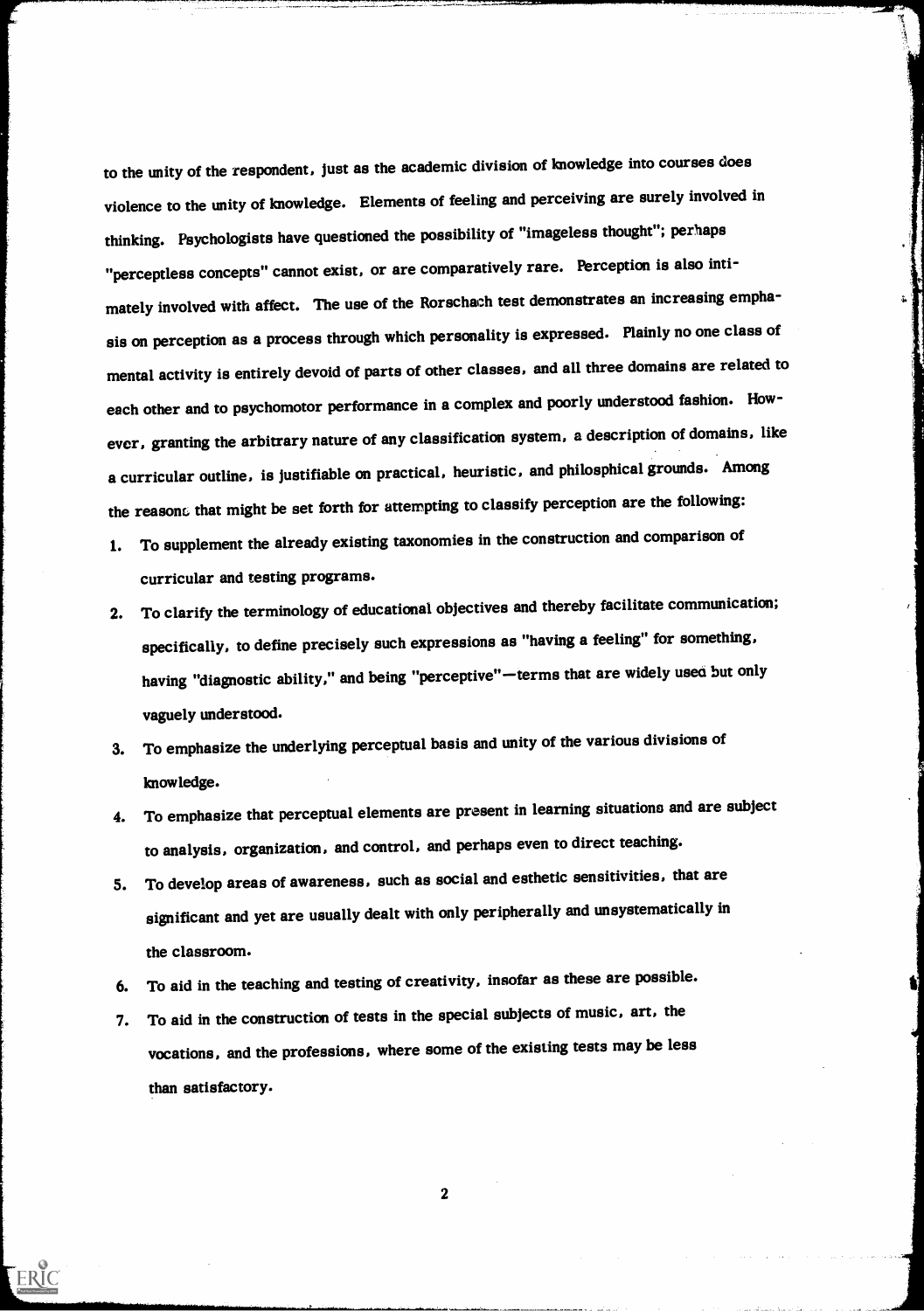- 8. To encourage research in perception by facilitating the organization of relevant literature and the design of experiments.
- 9. To bring together research in perception and in education with the hope of illuminating areas of mutual concern that are often ignored.
- 10. To assist in school programs of psychology, guidance, and placement.

## The Nature, Development, and Training of Perception

Sensory perception involves an interaction between the "real" world and an organism. Early work on perception proceeded from the view that the external stimulus determined the perception. Within the past decade, however, the idea that perception is simply a passive reaction to external events has been largely abandoned. The present trend of experimentation treats perception as an active process in which the structure and function of the sense organs and nervous system form an important link between the organism and the external world. The evolutionary process of natural selection shapes the sensory and neural apparatus to the organism's particular mode of existence.

Not all organisms respond to the same aspects of reality. Bees, for example, cannot discriminate between red and black but can see into the ultraviolet. Their compound eyes cannot distinguish between circles, squares, and triangles, but probably can resolve the rapid flutter of ar. 'nsect's wing into a series of distinct pictures. A bee flying over a daisy field probably sees the flowers below as blue-green hazy spots set in a yellowish sea and overhead a deep blue-violet sky. Our eyes, on the other hand, are well suited to slow-moving, earth-bound, contemplative creatures. One essential and obvious feature of human perception is that percepts are experienced as being external to the perceiver. In one sense, the world, as we experience it, has no intrinsic meaning since it is the product rather than the cause of our perceptual processes. From an evolutionary point of view, however, our perceptual impressions, while demonstrably incomplete and occasionally subject to illusion, must have onded closely enough with external reality to have enabled our species to flourish. As judged with hindsight, if the real world and our perceptions of it did not correspond in large measure, we would not be here. The same reasoning, of course, applies to bees.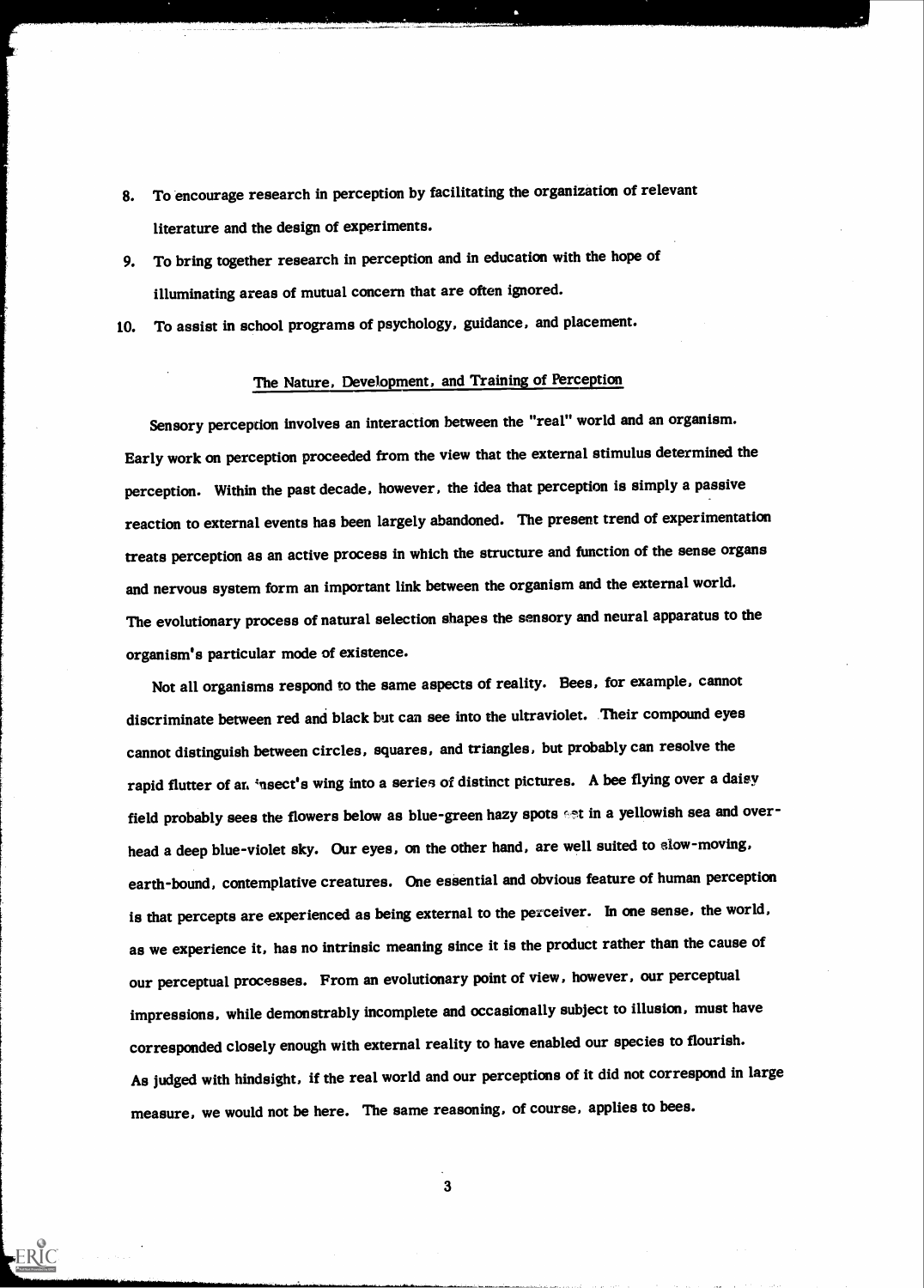The meaning drawn from a sensory experience, then, is affected not only by the nature and context of the stimulus and the physiology of the sensory apparatus, but also by the past experience and frame of reference of the perceiver. If perception is defined as the process of organizing sensory information into patterns of experience, one may well ask how, in the case of vision, a fleeting retinal image can account for the richness of our perceptual world. It is puzzling indeed that an object is usually perceived in its true shape, size, and orientation even when its retinal projection changes. Most psychologists have assumed that at birth infants receive simple sensory information that is built upon to produce the complex perceptual field of the adult. Bower (1966), however, investigating vision in eight-week-old infants, presented evidence that they can register most of the same information that adults can register but are less well able to process it. In his experiments, infants exhibited a surprising degree of depth per eption, orientation discrimination, size and shape constancy, and shape-completion ability, utilizing cues given by motion parallax and binocular parallax, but his evidence suggested that the immature perceptual system can handle simultaneously only a fraction of the information registered, and that it is the processing, which presumably takes place in the central nervous system, rather than the sensory registration that undergoes maturation. This observation, and the fact that in his experiments infants did not respond to pictorial cues led Bower to suggest that perception does not depend on static retinal images at all but rather on information contained in sequences of images, an evolutionary adaptation of obvious benefit to a mobile organism.

Į

 $\frac{1}{2}$  and  $\frac{1}{2}$  and  $\frac{1}{2}$ 

The observation that infants misreach in their early attempts to grasp objects has sometimes been interpreted to mean that they lack depth perception. There is now a considerable body of evidence (Gibson and Walk, 1960) to indicate that animals and humans alike are able to discriminate depth as soon as they are able to move about and before any opportunity for learning takes place. Perhaps infants misreach because they misjudge their arm-length, a parameter that changes with growth, or perhaps they cannot process visual and kinesthetic information simultaneously. The gearing of the perceptual-motor system to vision rather than to changing body structures would be a biological advantage: this interpretation would be in keeping with an evolution-oriented point of view.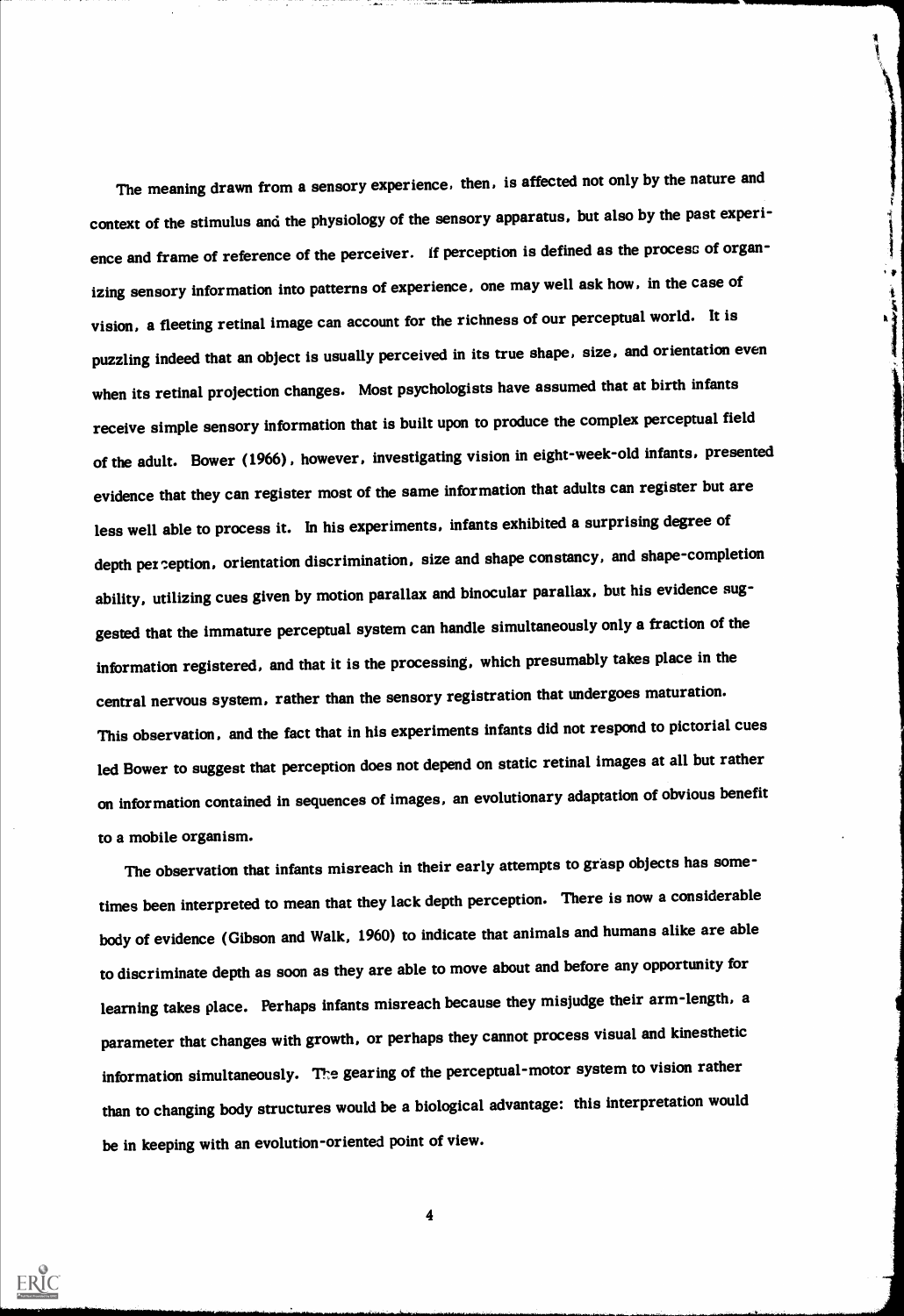To what extent individuals differ in their perceptual capacities and to what extent known differences are hereditary is the subject of much current research. Color and taste blindness and related conditions have been thoroughly studied, and impressive advances have been made in the elucidation of chromosomal and genetic abnormalities, many of which result in mental retardation. However, complete absence of a characteristic or gross abnormality does not lie within the usual range of educational problems and will not be dealt with in this article.

Evidence of stable individual differences in what might be termed perceptual style is accumulating, principally from the laboratory of Witkin and his co-workers (1962). In the well-known rod and frame experiment, the subject is seated in a dark room where all that can be seen is an illuminated rod about a yard long and an illuminated square that frames the rod. Both the rod and the frame can be rotated about a common center and both are tilted when they are first seen. The rod is then rotated until the subject is satisfied that it is vertical. Under these conditions, some subjects consistently align the rod with the pull of gravity on their bodies, whereas others align it with the frame, even when the frame is tilted as much as 45 degrees. Most subjects align the rod somewhere between these two positions so that the expression of this characteristic, rather than being dichotomous, ranges in a continuum. Those who are able to overcome the influence of a surrounding field are termed field-independent; those unable to do so, field-dependent. This characteristic is not limited to visual perception, but is associated with a broad area of cognitive and personality functioning. Field-dependent people take a long time to locate a figure hidden in a complex matrix and often have difficulty with the block design, picture completion, and object assembly parts of standard intelligence tests, but they do as well as field-independent people on other parts of the tests. In the realm of social behavior, field-independent people have a greater ability to hold themselves apart from the pressures of their social environment, sometimes even to the point of isolation.

Men appear to be more field-independent than women, although in personal or social contexts, such as the observance of nuances of facial expression, the slight sex difference may be reversed. At its extremes, this characteristic represents contrasting modes, either analytical or global, oaching a problem, whether the problem is concrete or symbolic. Those whose mode of perception is more field-independent can adopt either an analytical or a global approach to a task, whereas those who are markedly field-dependent are less versatile and must conform passively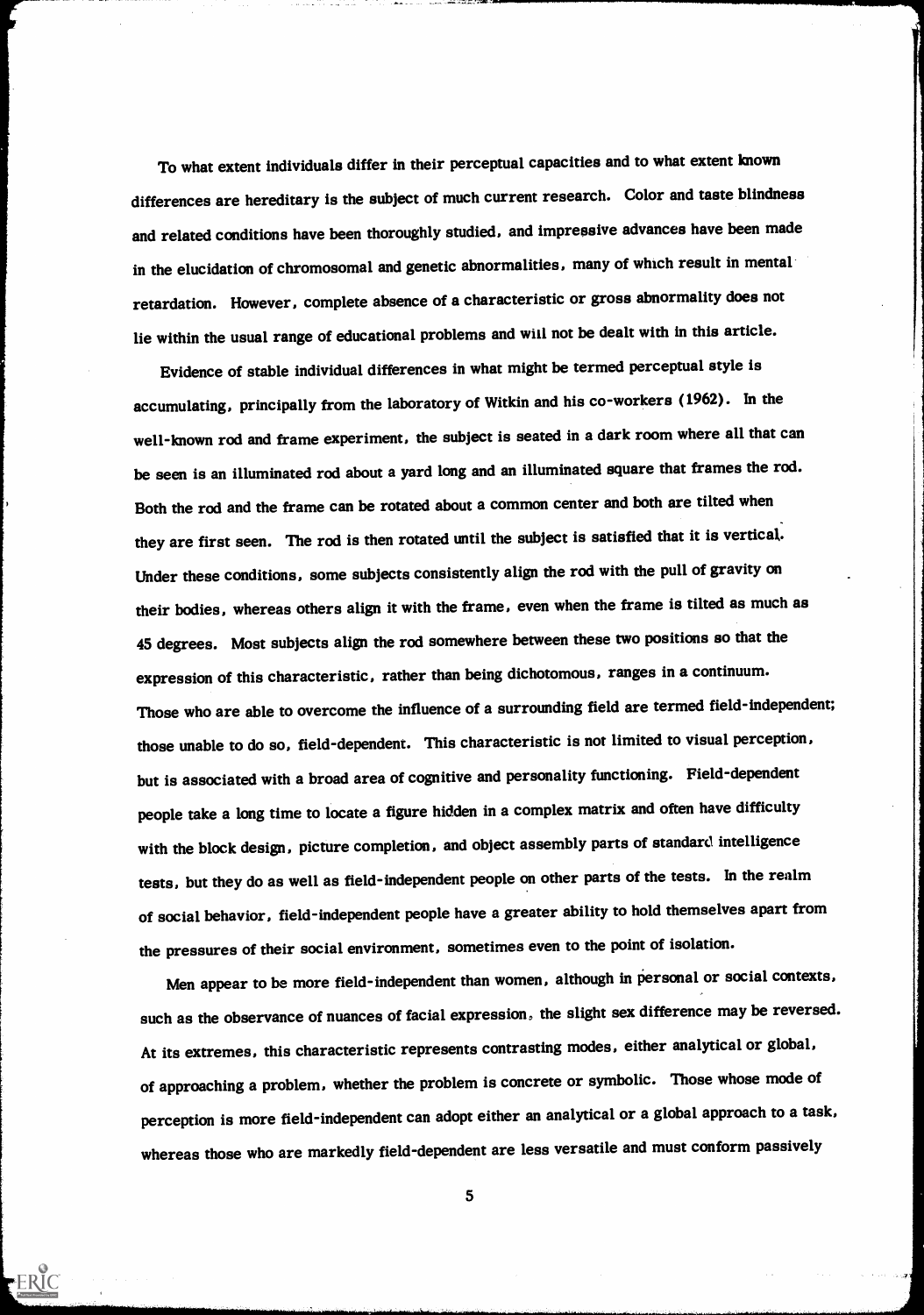to the influence of the context. This finding, taken with the observation that people tend to grow less field-dependent as they grow older, suggests a developmental differentiation in the ability to perceive analytically and independently of context. The developmental change is particularly marked during the 8-13-year period. People who exhibit strong field-independence at early ages, however, exhibit it more strongly as they mature so that they are outstandingly analytical at all ages. Perceptual style tends to be established early in life and to remain relatively stable. Certain precise perceptions, such as those involved in graph reading or in the interpretation of perspective drawings, may be a matter of training. Hence a teacher cannot expect to find in the classroom definite perceptual types but only a tendency toward a particular perceptual approach. Vandenberg (1962) found some evidence that the analytical versus global style of perception may have a hereditary basis.

If many genes were involved in the determination of a trait, one would expect the trait to be expressed in varying degrees that, if plotted, would be distributed along a normal, bellshaped curve. It is often assumed that behavioral and perceptual traits, like IQ, would display this mode of distribution if they were suitably measured and plotted. In a recent study, however, Stafford (1966) administered the Differential Aptitude Tests, Form A, to 111 pairs of monozygotic twins and found bimodality in the mean monozygotic standard scores for Spatial Relation, Spelling, Language, and Clerical Speed and Accuracy, suggesting the involvement of a single gene pair or at most only a few gene pairs. Bimodality has also been found in scores obtained from the Seashore Music Test, and space visualization ability also appears to have a hereditary component transmitted, in this case, by one or more sex-linked recessive genes (Stafford, 1959; Stafford, 1961). On the other hand, some experiments have shown the effects of training on spatial ability, that is, the ability to perceive and reproduce shapes with their dimensions and relations in due proportion. Worsencroft (1955) showed that college students specializing in certain technical areas such as engineering gained more in their spatial retest scores over an academic year than did students in other curricula. And Blade and Watson (1955) found that a spatial test given at the end of the freshman year of engineering study is more valid for predicting future academic performance than a similar test given before the students have had any engineering training.

6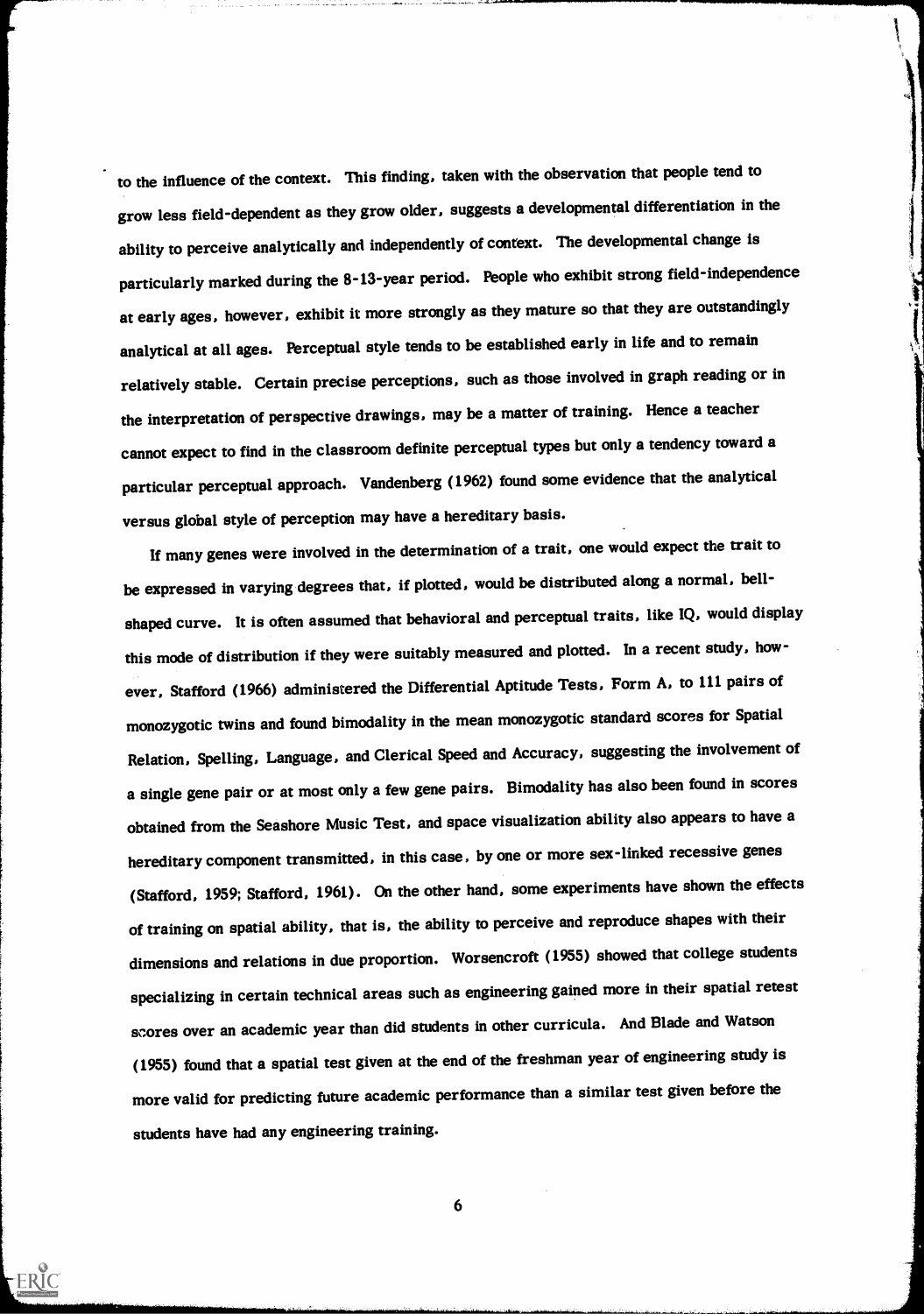There is a widespread assumption that perceptual abilities are largely inborn and are not subject to training past early ages. However, an increasing number of educators are beginning to test this assumption. To cite one example of recent experimentation, in 1964 a summer institute in Education Through Vision was conducted at Phillips Academy, Andover (Edmonds, 1964). Under the guidance of four art teachers, 22 secondary school teachers from various academic fields met to "repair the fracture between verbalization and vision." Engaging in painting, collage-making, and other forms of visual and tactile activity, they attempted to perceive unusual relationships of form and texture. Most of the participating teachers were enthusiastic about the experience and attempted to adopt this perceptual orientation in their classrooms. Judged on a preliminary basis after a year of study with these teachers, the ability of students to see unexpected and complex relationships and draw new meaning from them appeared to have improved.

7"4,WJaTa.....wr

To give an illustration of the methods employed, in one exercise, the figure-ground experiment, the teachers used black and white construction paper to create designs that allowed the eye to see alternately the black forms and the white forms as background. It was observed that inasmuch as a figure-ground construction is a balance of elements, it had some similarity to a mathematical equation, and the mathematical concept that adding a positive gives the same result as subtracting a negative was demonstrated visually. This visual metaphor can also be used to illustrate that what one does not do can be as important as what one does, in the laboratory, in civic affairs, or in personal situations. The figure-ground model may disclose a "unity in diversity," an important concept in biology, ethnology, and in many other fields; it may underline the interplay involved in an individual's achievement of harmony with his natural environment or with society; and it may sharpen perception of problems involved in the attempts of society to reconcile opposing groups to create a satisfying order. The cumulative effect of this type of training and its carry-over into other endeavors is currently under study (Trismen, 1966).

7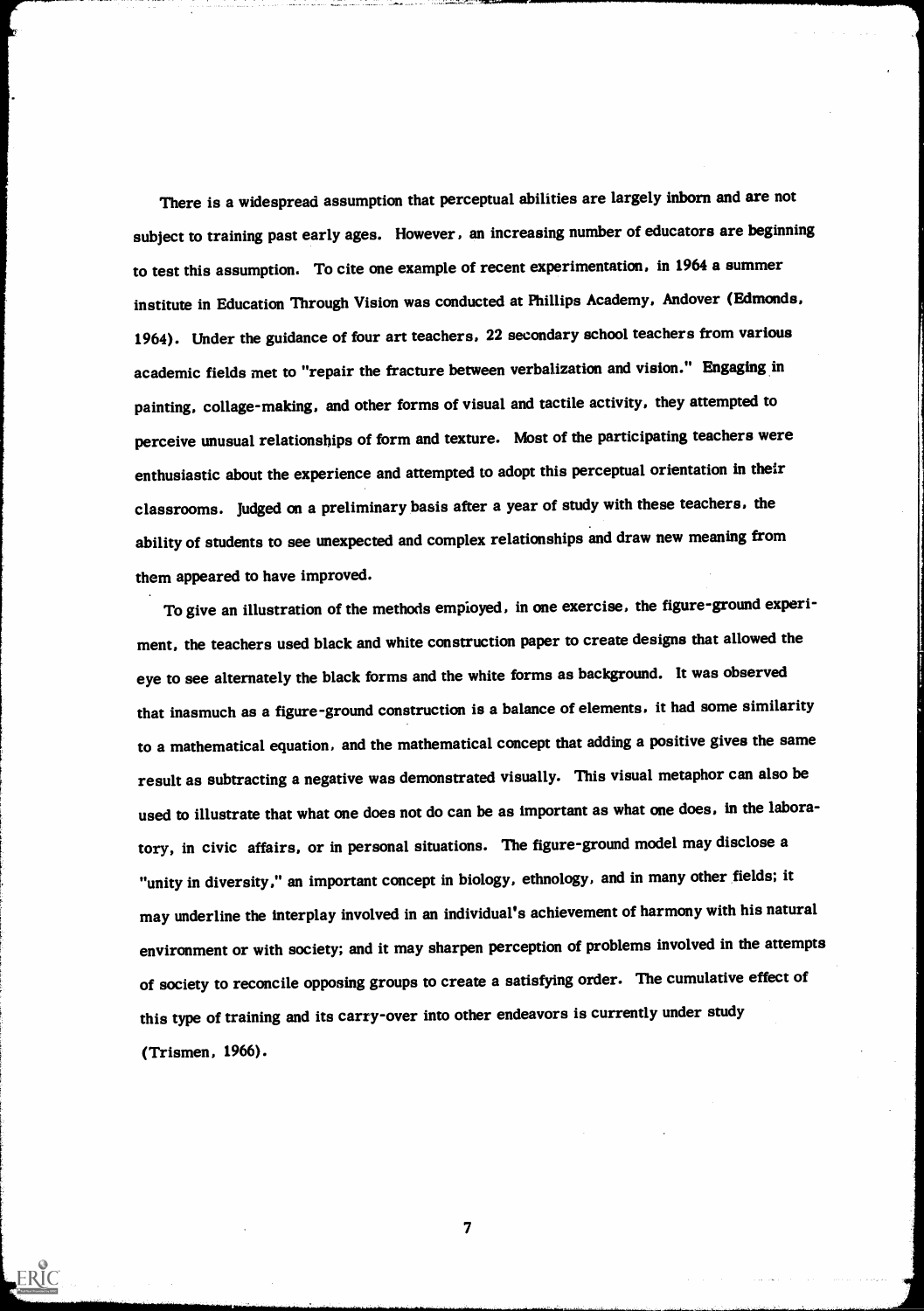#### A Suggested Preliminary Classification of the Perceptual Domain

A taxonomy is a classification or a set of classifications that is ordered on the basis of a consistent set of principles. Thus the order of the terms should correspond to the "real" order of the phenomena they represent, and the method of ordering should reveal their essential properties and significant interrelationships. In the cognitive domain of Bloom, there is some evidence, despite the difficulty of finding adequate response measures, that the more complex objectives are indeed more difficult to learn than the less complex ones (Kropp, 1966a; Kropp, 1966b), as one would expect of true taxonomy. Recently, Ayers (1967) performed a factor analytic study of 40 tenth-grade science questions classified according to the Bloom system, the results of which tentatively appear to justify its hierarchical nature. He suggested that, in order to validate the structure without question, it may be essential that all students be taught the content by programmed instruction, for unless the students' background is known, the questions cannot be precisely classified, e.g. , a question that tests analytic reasoning for one student may merely test knowledge for another who approaches the question with a more sophisticated frame of reference.

At present there is no general agreement on the precise number and the nature of the separate factors presumed to comprise intelligence or aptitude. Guilford (1959) proposed a schematic representation of the "intellect," the three dimensions of which are as follows:

| Contents          | <b>Operations</b>          | Products        |
|-------------------|----------------------------|-----------------|
| Figural           | Cognition                  | <b>Units</b>    |
| Symbolic          | Memory                     | <b>Classes</b>  |
| <b>Semantic</b>   | <b>Divergent Thinking</b>  | Relations       |
| <b>Behavioral</b> | <b>Convergent Thinking</b> | <b>Systems</b>  |
|                   | <b>Evaluation</b>          | Transformations |
|                   |                            | Implications    |

"Contents" is defined as "broad classes or types of information discriminable by the organism"; "operations" is described as "major kinds of intellectual activities or processes; things that the organism does with the raw materials of information." (!t may be noted that the categories of Guilford's "operations" dimension closely resemble those of Bloom's cognitive domain.) "Products" is considered to consist of "forms that information takes in the organism's processing

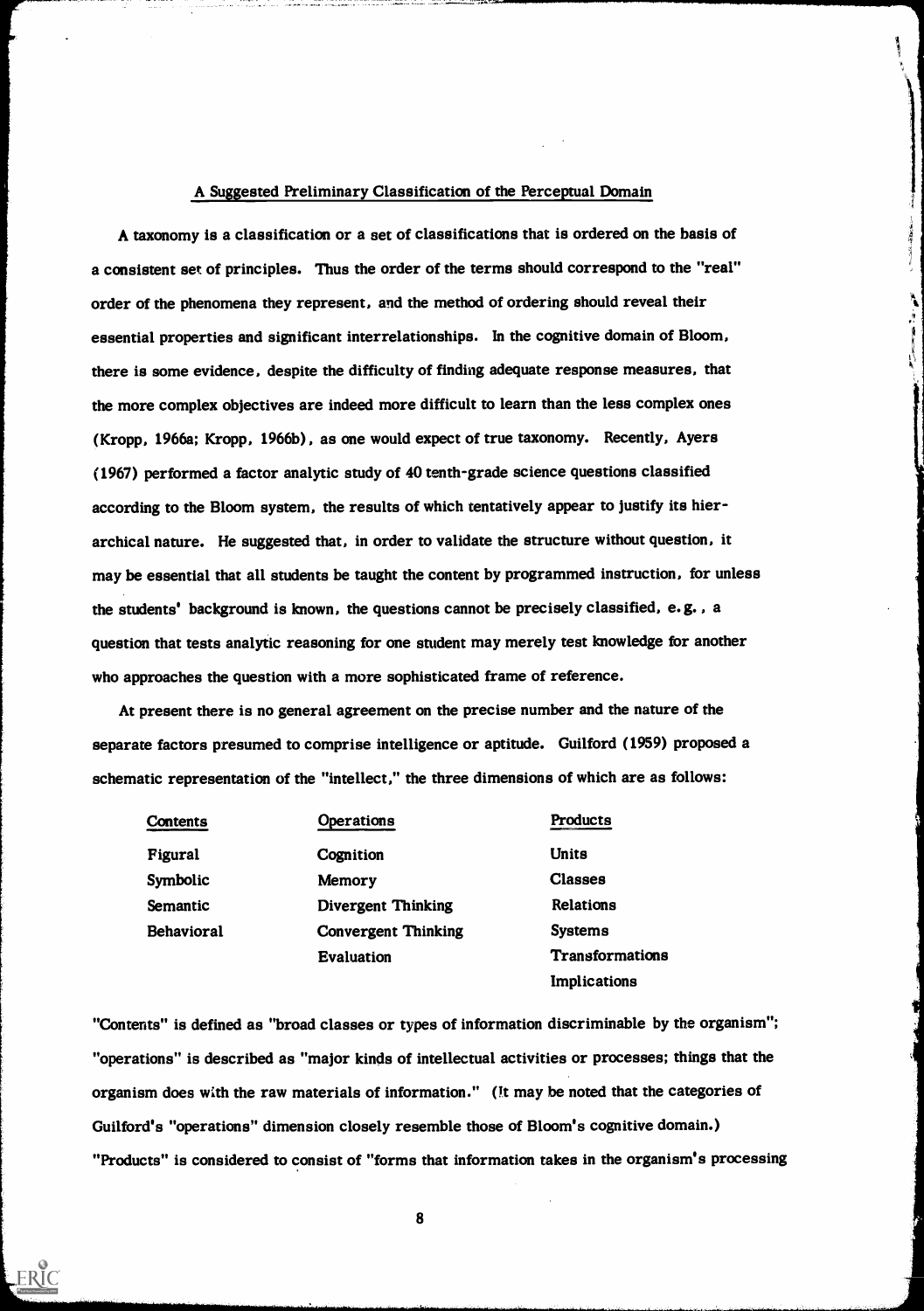of it." Perhaps neither the "contents" nor the "operations" dimensions is hierarchical, but the names of the categories of the "products" dimension imply increasing complexity. When the categories of the three dimensions are arranged in a cubical fashion, the intersections generate 120 cells. Guilford claims to have developed at least one measure for almost every one of the "factors of intellect" implied by the cells.

In an attempt to formulate a classification that might serve as a point of departure for future work, the investigator borrowed the "contents" dimension of Guilford's classification scheme since it appears to depend most upon sensory perception, and modified it, taking into account the work of Witkin, to suit the measurement of student performance. A category of "sensation" was added and "semantic" was changed to "perception of meaning" to make that category more general. It was felt that the term "behavior" was unsuitable for the most complex category, since all of the categories, like those of Bloom, are measures of behavior; it was for this reason that the term "perceptive performance" was substituted.

The Guilford representation has the advantage of having incorporated the factor-analytical approach from the outset. Moreover, the categories of this classification are clearly separated and not too numerous for easy and consistent placement of test items, class projects, and curricular outlines. The proposed classification, which because of its factor-analytic underpinnings and for its consistency with the parallel work of the Bloom committee has been called a taxonomy, follows:

- 1. Sensation. Behavior that indicates awareness of the qualities of a stimulus or of material as perceived through the senses (hue, pitch, odor, etc.). May be further divided into various sensory modalities, visual, auditory, tactile, etc.
- 2. Figure Perception. Behavior that indicates awareness of entity, or what is commonly called a percept (size, form, location, position, etc.). Also awareness of the relationships of parts to each other and to the whole, and awareness of relations between the parts and the background, or between the stimulus and its context. Figure-ground perceptual organization.

9

 $\mathcal{O}(\mathcal{A})$  and  $\mathcal{O}(\mathcal{A})$  and  $\mathcal{O}(\mathcal{A})$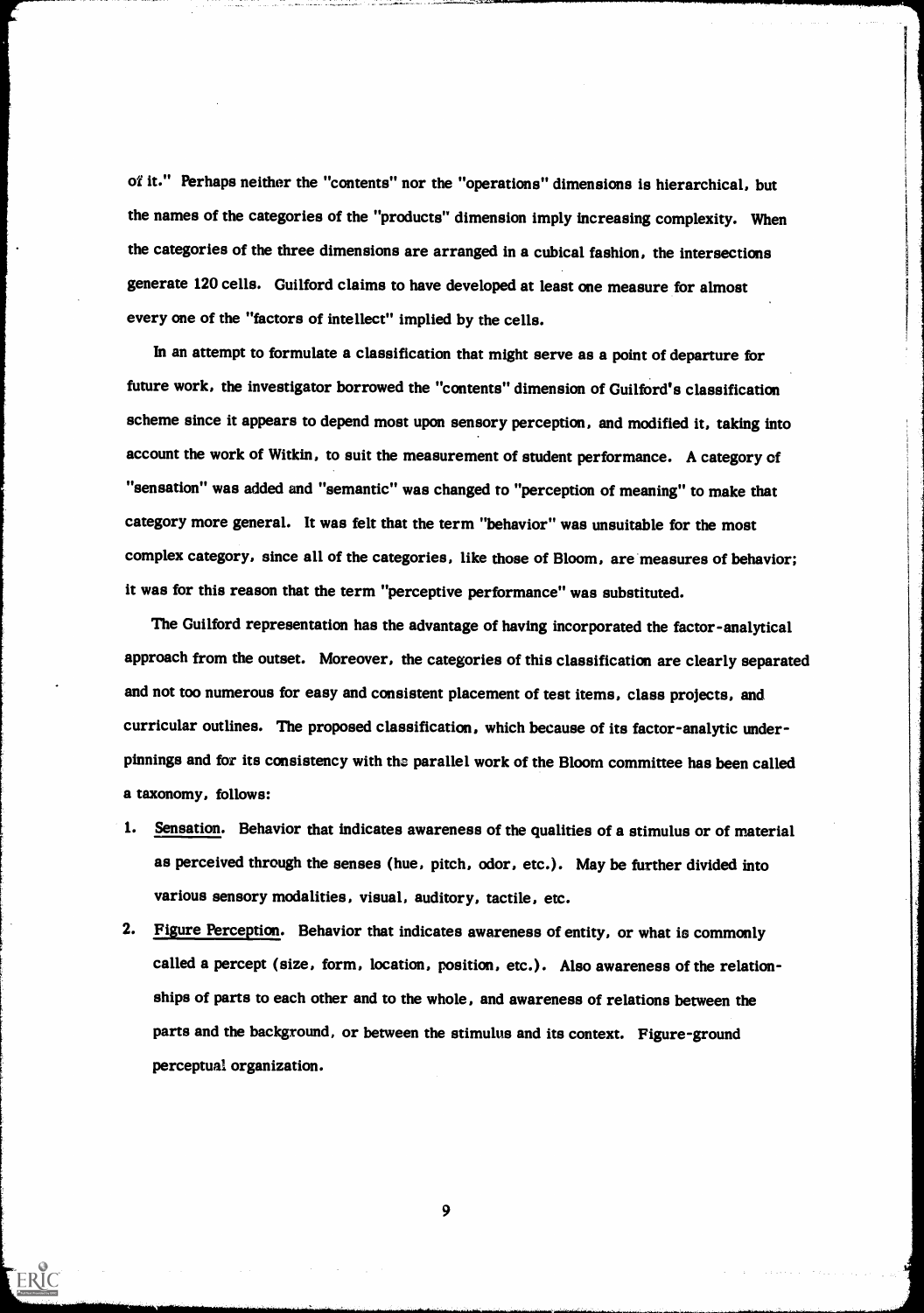3. Symbol Perception. Behavior that indicates awareness of percepts in the form of denotative signs having no significance in and of themselves, such as letters, digits, and other signs usually organized as in alphabet and number systems, the relationship among tones in a musical chord or scale, or colors in a visual spectrum, when meanings and form are not considered. The ability to name the percept or assign it to an appropriate class, to indicate similarities and differences between percepts.

The Charles of the Company of the Company of the Company of the Company of the Company of the Company of the Company of the Company of the Company of the Company of the Company of the Company of the Company of the Company

- 4. Perception of Meaning. Behavior that indicates awareness of the significance or value of a percept or symbol. The discovery of new relationships or insight into cause and effect relations between symbols or percepts. The abilities to generalize, to understand implications, and to make decisions.
- 5. Perceptive Performance. Behavior that indicates sensitive and accurate observation. Diagnostic ability with respect to mechanical or electrical systems, medical problems, artistic products, etc. Insight into personal, social, and political situations in which awareness of attitudes, needs, desires, moods, intentions, perceptions, and thoughts of other people and one's self is indicated. Demonstration of a successful analytical or global approach to problem-solving in all areas of endeavor and of artistry and creativity in any medium.

Most of the auditory and visual tests proposed to illustrate the categories of this taxonomy have been devised or adapted from existing tests by Guilford and Hoepfner (1966) to measure their "structure of intellect" factors and are shown in Table I together with the "contents" and "products" class to which Guilford assigned them. Where the test name may not be familiar to the reader, a brief parenthetical description of the test is included.

10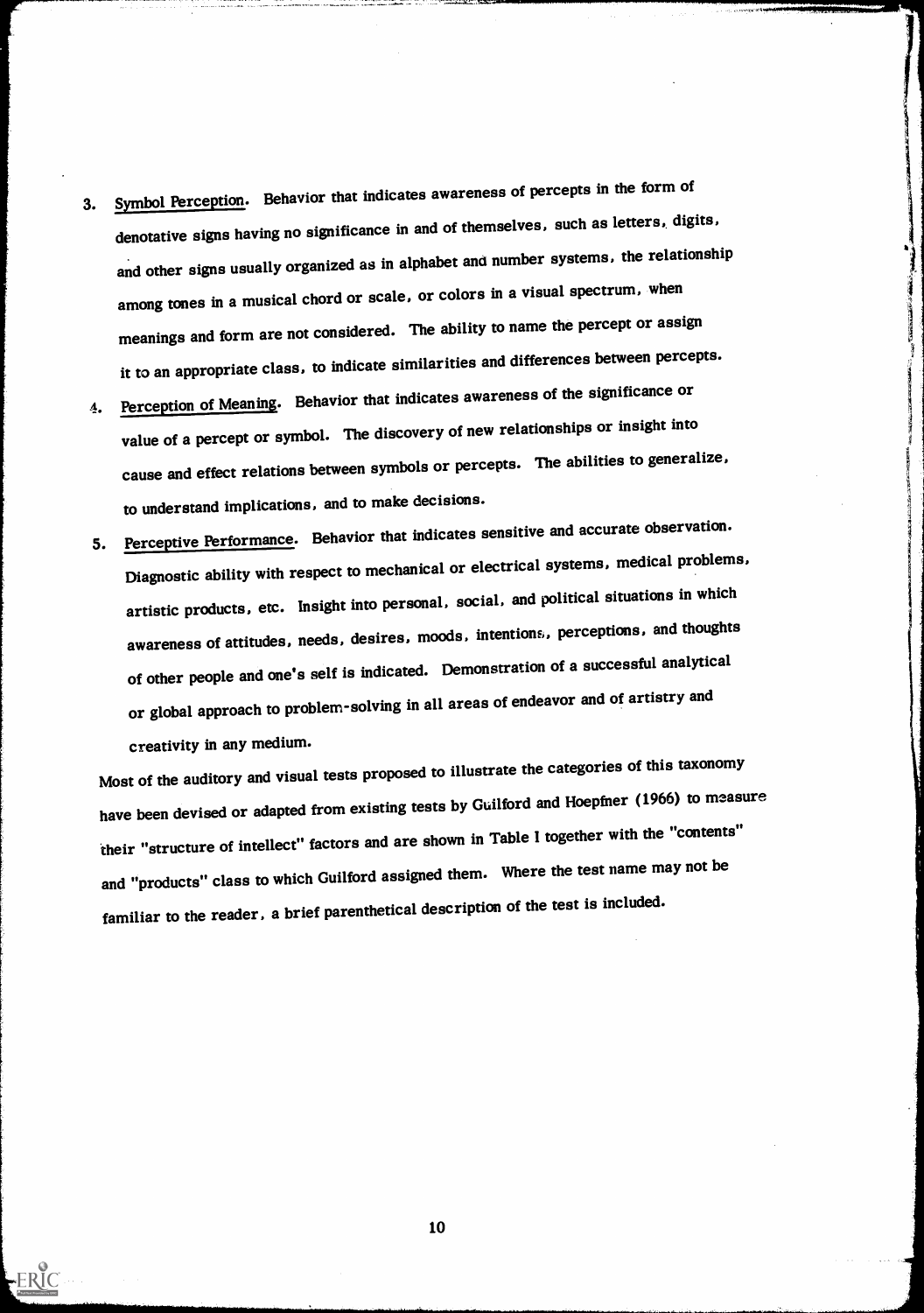### Table I

## Tests Chosen to Exemplify Proposed Taxonomy

| Proposed Taxonomy         | <b>Test</b>                                                                                                                                             | <b>Guilford Categories</b><br>(all "cognitive")               |
|---------------------------|---------------------------------------------------------------------------------------------------------------------------------------------------------|---------------------------------------------------------------|
| <b>Sensation</b>          | Seashore - pitch (see pgs. 16 & 17)<br>loudness<br>2.<br>11<br>tone duration<br>3.<br>88<br>timbre<br>4.                                                | None - presumably Units<br><br>                               |
| <b>Figure Perception</b>  | 5. Block Design<br>6. Gestalt Completion<br>7. Army Radio Code (Discriminate the<br>code signals for several letters<br>after instruction and practice) | None - presumably Units<br>Figural - Units<br>Figural - Units |
| <b>Symbol Perception</b>  | 8. Omelet Test (Recognize words whose<br>letters have been scrambled)                                                                                   | Symbolic - Units                                              |
|                           | 9. Illogical Grouping (Recognize short<br>phrases spoken with grouping<br>contrary to meaning of passage)                                               | Symbolic - Units                                              |
|                           | 10. Number Classification                                                                                                                               | Symbolic - Classes                                            |
|                           | 11. Number Series (Find the rule for a<br>series of numbers and indicate the<br>$next$ (wo)                                                             | Symbolic - Systems                                            |
|                           | 12. Letter Series (Find the rule for a<br>series of letters and indicate the<br>next two)                                                               | Symbolic - Systems                                            |
| Perception of             | 13. Word Classification                                                                                                                                 | Semantic - Classes                                            |
| <b>Meaning</b>            | 14. Verbal Analogies                                                                                                                                    | Semantic - Relations                                          |
|                           | 15. Word Matrix (Discover relations in<br>rows and columns and supply the<br>missing word)                                                              | Semantic - Relations                                          |
|                           | 16. Guilford-Zimmerman General Reasoning                                                                                                                | Semantic - Systems                                            |
|                           | 17. Cartoons (Supply punch lines)                                                                                                                       | Semantic - Transformations                                    |
| Perceptive<br>Performance | 18. Missing Pictures (Select one of<br>three photographed interactions<br>that completes a given story)                                                 | Behavioral - Systems                                          |
|                           | 19. Picture Exchange (Select a photo-<br>graph which changes the meaning of<br>a story by altering thoughts feelings<br>or intentions of actions)       | <b>Behavioral - Transformations</b>                           |
|                           | 20. Cartoon Predictions (Predict what<br>will happen in a given social<br>situation)                                                                    | Behavioral - Implications                                     |
|                           | 21. Demonstration of Diagnostic Ability                                                                                                                 | None - presumably Implications                                |
|                           | 22. Artistic Performance                                                                                                                                |                                                               |
|                           | 23. Demonstration of Evaluating Ability                                                                                                                 | .,                                                            |

When tabulated under the proposed categories and the Guilford "products" categories, it can be seen that the tests fall along an approximately diagonal line. Thus these two axes are connected by a group of tests.

11

-ER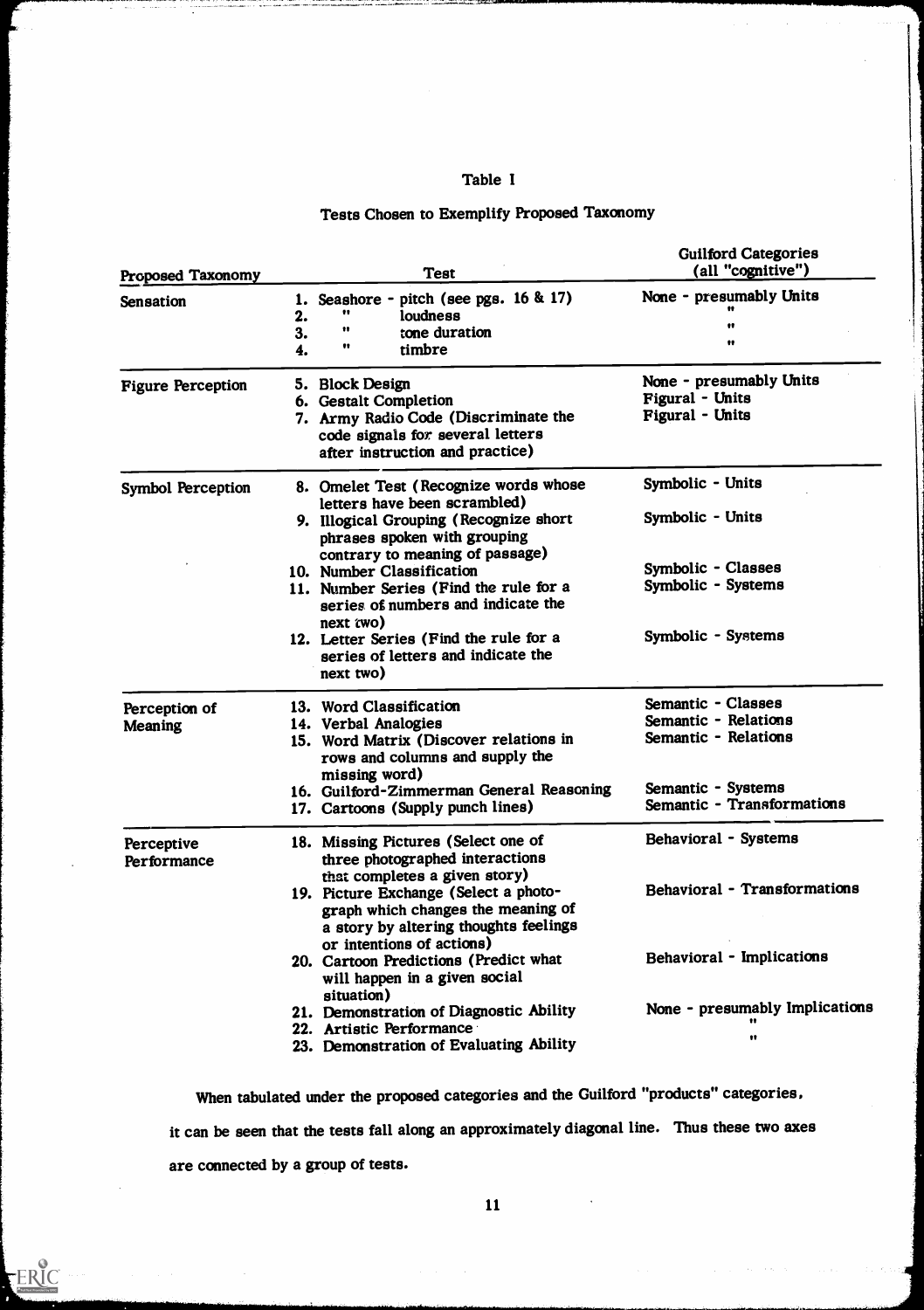#### Table II

|                                 | <b>Guilford Categories</b> |                |           |                |                 |                |  |  |
|---------------------------------|----------------------------|----------------|-----------|----------------|-----------------|----------------|--|--|
| <b>Proposed Categories</b>      | Units                      | <b>Classes</b> | Relations | <b>Systems</b> | Transformations | Implications   |  |  |
| Sensation                       | 1, 2, 3, 4                 |                |           |                |                 |                |  |  |
| <b>Figure Perception</b>        | 5, 6, 7                    |                |           |                |                 |                |  |  |
| <b>Symbol Perception</b>        | 8, 9                       | 10             |           | 11, 12         |                 |                |  |  |
| Perception of<br><b>Meaning</b> |                            | 13             | 14, 15    | 16             | 17              |                |  |  |
| Perceptive<br>Performance       |                            |                |           | 18             | 19              | 20, 21, 22, 23 |  |  |

## Selected Tests Classified on Two Dimensions

Since the tests were chosen from the Guilford "products" dimension in which a probable hierarchy has been factor-analytically demonstrated, it is assumed that the proposed categories, which resemble the "contents" dimension, contain an implicit hierarchy. Moreover, the investigator submits that if the taxonomical nature of the Bloom cognitive domain becomes established without question, it will do so possibly because it resembles the "operations" dimension of the Guilford structure. The reasoning is that two nonhierarchical dimensions linked by a dimension that is inherently hierarchical become themselves hierarchical by implication.

# The Taxonomy Applied to Measurement in a Vocational Area

Analysis of the work of an automobile mechanic indicates that the demands of the job do not lie entirely in the cognitive domain but appear to involve special abilities such as mechanical reasoning. Tests of special abilities have recently been organized into comprehensive aptitude batteries for use in vocational guidance or personnel classification. The best known of these is probably the Differential Aptitude Battery published by Psychological Corporation. This battery consists of eight separately scored subtests that have been discussed in detail by Anastasi (1961). Such test batteries, however, rarely provide much information about aptitude for one vocation in comparison with another except for the rare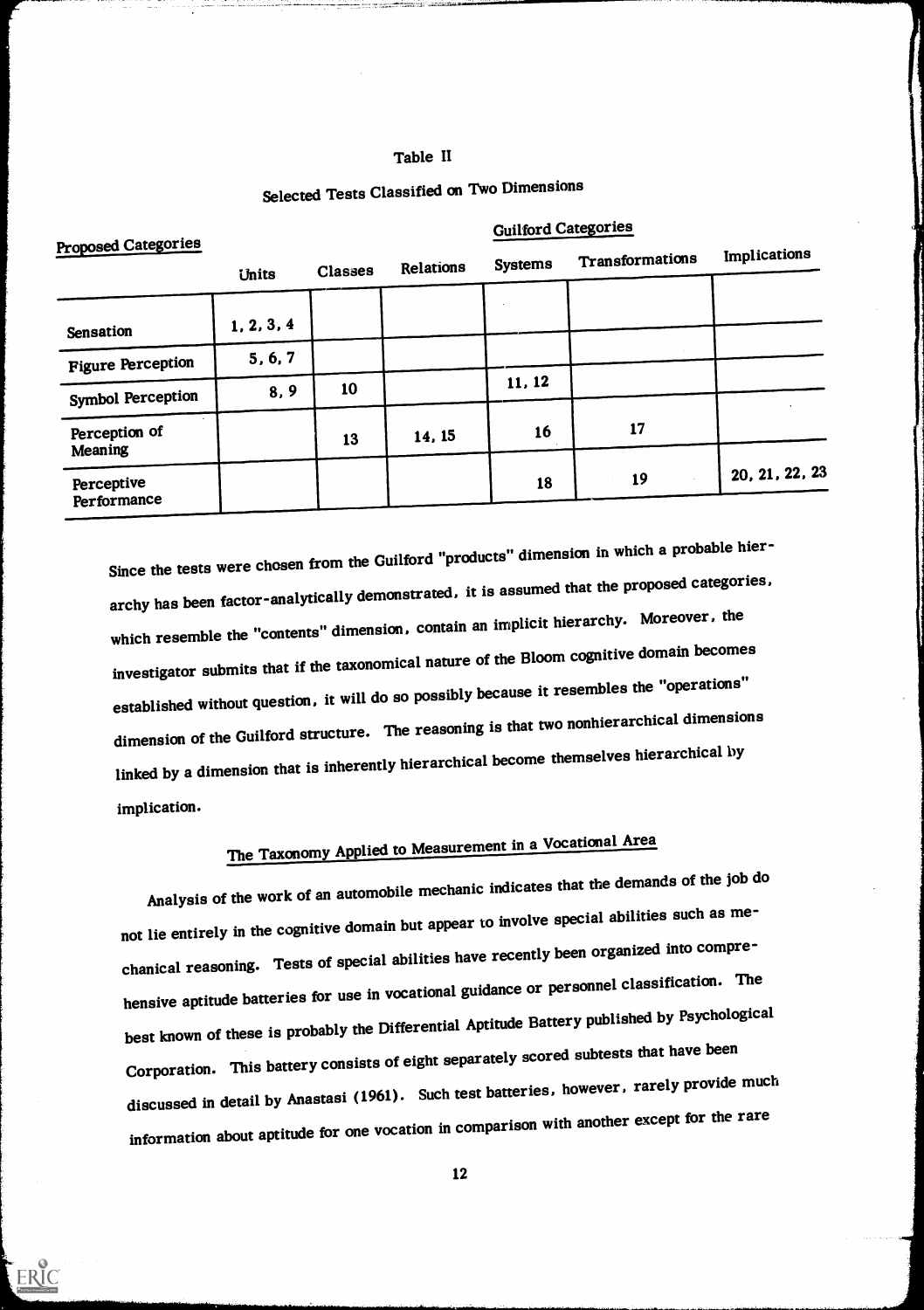person with extreme scores. Differential prediction of that sort requires more reliability and independence in the measures than is usually available. Table HI lists for two groups of students the statistics for the eight scores of the DAT and their correlations with (1) ratings of proficiency as automobile mechanics by their instructors and (2). high school average grades (Bennett et al. , 1959).

#### Table III

|                                       | Proficiency Ratings for<br><b>Auto Mechanics Students</b><br>$(N = 84)$ |           | <b>Average Course Grades for</b><br><b>High School Boys</b><br>$(N = 245)$ |      |           |             |
|---------------------------------------|-------------------------------------------------------------------------|-----------|----------------------------------------------------------------------------|------|-----------|-------------|
|                                       | Mean                                                                    | <b>SD</b> | Correlation                                                                | Mean | <b>SD</b> | Correlation |
| <b>Verbal Reasoning</b>               | 18                                                                      | 8         | .13                                                                        | 27   | 10        | .66         |
| <b>Numerical Ability</b>              | 17                                                                      | 8         | .15                                                                        | 18   | 9         | .67         |
| <b>Abstract Reasoning</b>             | 24                                                                      | 10        | .17                                                                        | 30   | 11        | .54         |
| <b>Space Relations</b>                | 48                                                                      | 22        | $-.04$                                                                     | 46   | 27        | .53         |
| Mechanical Reasoning                  | 42                                                                      | 10        | .14                                                                        | 38   | 13        | .43         |
| <b>Clerical Speed</b><br>and Accuracy | 55                                                                      | 13        | .16                                                                        | 50   | 11        | .31         |
| Language Usage-Spelling               | 31                                                                      | 24        | .15                                                                        | 48   | 25        | .50         |
| Language Usage-Sentences              | 23                                                                      | 14        | .14                                                                        | 34   | 17        | .64         |

#### Correlations Between the Differential Aptitude Test and Two Different Criteria

It can easily be seen that the DAT is far more effective in predicting school grades than in predicting ratings of ability as mechanics. Although these ratings may have had low reliability or low validity, these data are an indication of the difficulty of obtaining high validity coefficients for this type of criterion. In the three tests that are least academic, Space Relations, Mechanical Reasoning, and Clerical Speed and Accuracy, the auto mechanics students have higher average scores than the other group. Still there is no test in the battery in which the superior candidate for training as auto mechanic can clearly demonstrate his superiority.

The various trades and technologies appear to value highly the characteristic known as "diagnostic ability" which may be defined as the ability to recognize malfunction of a part or a system by perceptible signs. This ability, rather than simple manual dexterity, is viewed by many as characterizing the most promising auto mechanics students and is often considered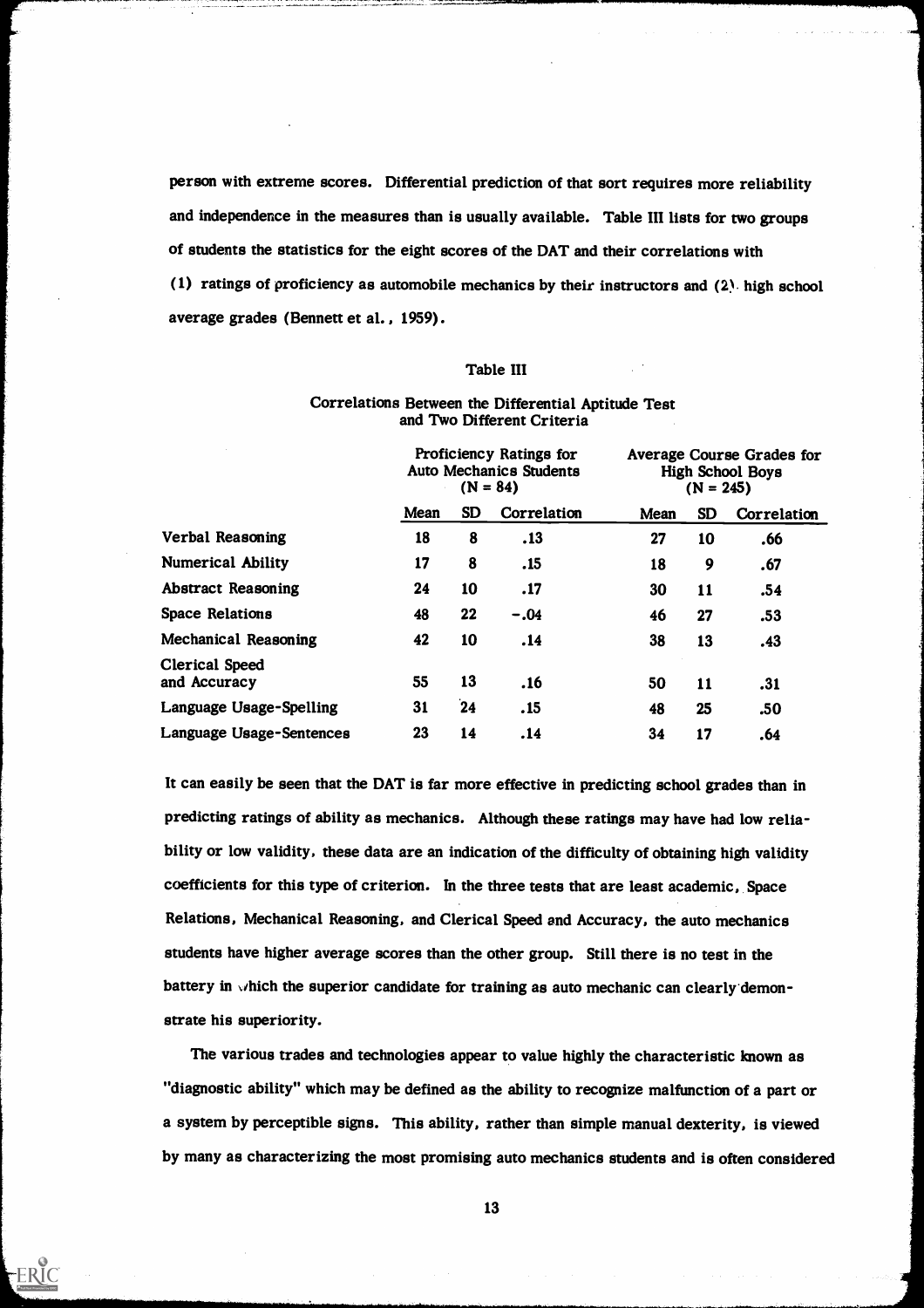to be an art as well as a science. It is obvious that sensory perception as well as intellectual capability play a major role in the diagnostic process. A good diagnostician may spend as much time listening to and touching a malfunctioning engine as he spends in using his tools his knowledge, yet sensory tests are rarely included in differential aptitude batteries.

The auditory sense, then, appears to be invaluable for the diagnostic procedures of automobile mechanics. Tests for this sense can be recorded on tape using a high fidelity binaural recording system and need not be administered by specially trained persons. The following is an analysis of the perceptual diagnostic problems of automobile mechanics following the outline of the proposed taxonomy:

- 1. Sensation. Tests for auditory threshold, auditory range, and pitch discrimination. Possibly some of the Seashore tests would be applicable. (see p. 17)
- 2. Figure Perception.

- (a) Tests for awareness of a sound against a background of engine hum. Either sound or hum, both, or neither, may be abnormal. Example: slight knock against an engine hum.
- (b) Tests for discrimination among several sounds against a background of engine hum. One or several sounds, or hum, may be abnormal. Example: an engine hums, the springs squeak, and the cylinders miss. Can the student separate (but not necessarily identify) these sounds?
- 3. Symbol Perception. Tests for ability to identify which part or manipulation produces which sound in both normal and abnormal situations. Example: a tappet click superimposed on a background of engine hum. Student should be able to identify improperly adjusted overhead valves.
- 4. Perception of Meaning. Tests for cause and effect. Example: abnormal engine hum. Student should identify as muffler trouble or rough engine with backfire due to improper valve tuning or whirring due to engine turning over but not starting.
- 5. Perceptive Performance. The examiner (or the stem of the question) may describe operations performed on a car and the sounds resulting from them may be played on tape. The student should be able to identify the defect or propose further tests.

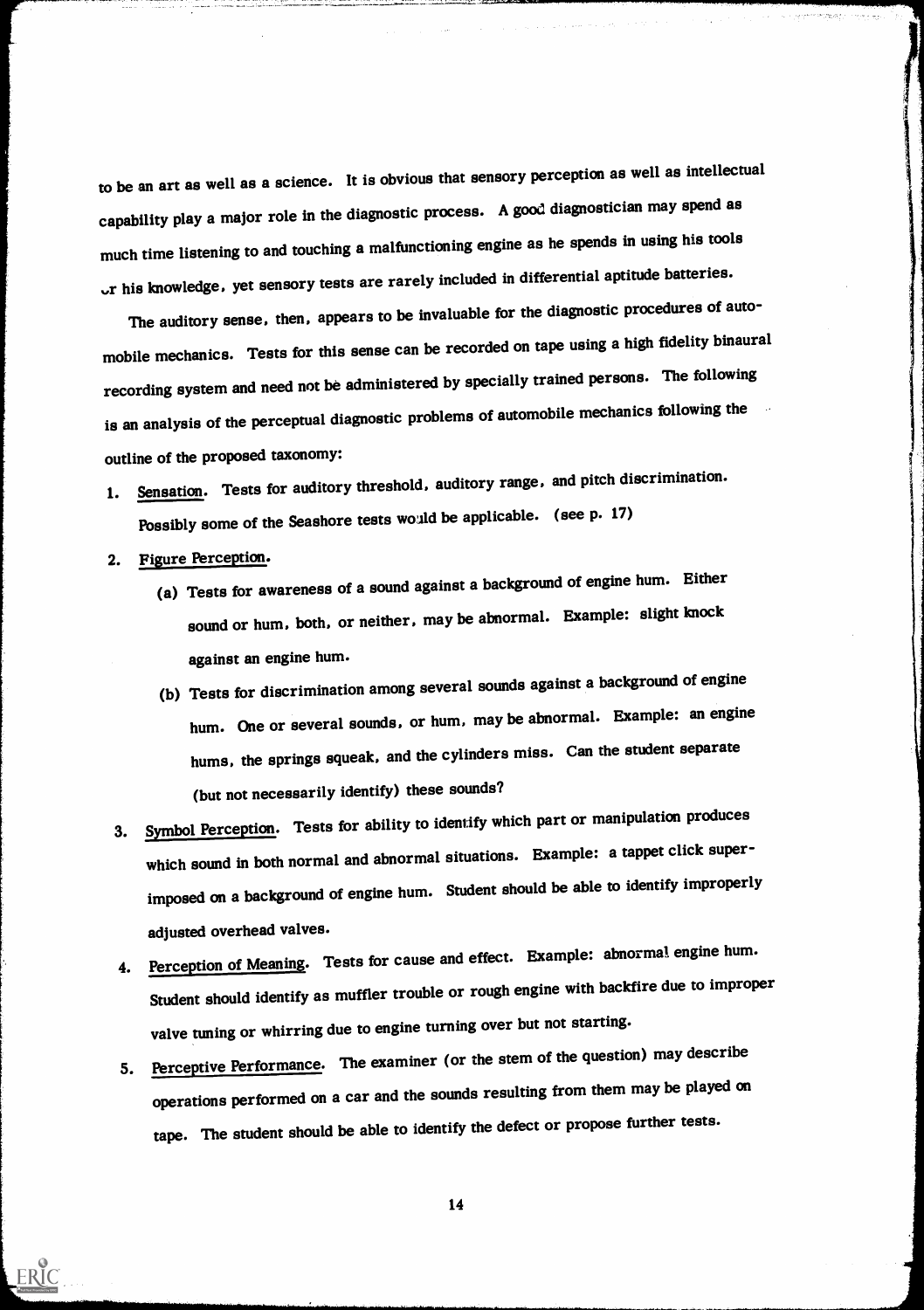Example: you turn the key, step on the starter and you hear nothing. What do you suspect? Answer: the electrical system is at fault. Then you switch on the headlights and they go on. What do you suspect? Answer: a broken wire to the starter.

The general idea is that for categories 2, 3, and 4, one could play tapes of some sounds of malfunctioning in automobiles and by the kind of question asked or the kinds of chcices presented to the subject, determine the limits of his capabilities. For example, category 2 would test whether the student is able to separate all the sounds involved in one complex sound; category 3 would test whether he knows what each of the sounds represents; and category 4 would test whether he can correctly identify the cause of the aberrant sound. For the "performance" category, one would try to reconstruct the diagnostic situation under examination conditions and ask the student to propose tests to identify the defect. Auditory diagnostic tests similar to those suggested could also be of importance in machine shop work, radio and television repair, and certain medical specialties such as cardiology, and might be 5.ncorporated in some of the aptitude test batteries. Possibly a similar series of tests involving taste perception could be of value to those engaged in food and beverage tasting.

## The Taxonomy Applied to Measurement in an Artistic Area

In contrast to testing in other fields, progress toward the measurement of artistic aptitudes has been relatively slow. This is attributable, perhaps at least in part, to the difficulties involved in testing perception and, in part, to the difficulty of setting artistic standards. in art, perhaps even more than in other areas, an individual may play any of a variety of roles, each with its own set of qualifications. Al musician, for example, may be composer, performer, critic, teacher, or appreciator, or he may exhibit any combination of these talents. To cover the field of artistic aptitudes would require many different types of tests. But, granting these difficulties, some kinds of tests have been and can be devised to aid in the selection and guidance of music students.

From the psychologist's point of view, although most music tests devised by musicians, cover aspects of musical ability, they rarely distinguish between aptitude and achievement, a tenuous distinction indeed in the artistic area. Moreover, procedures of administration and grading are not standardized. Musicians, on the other hand, distrust many of the psychological

15

**TERIC**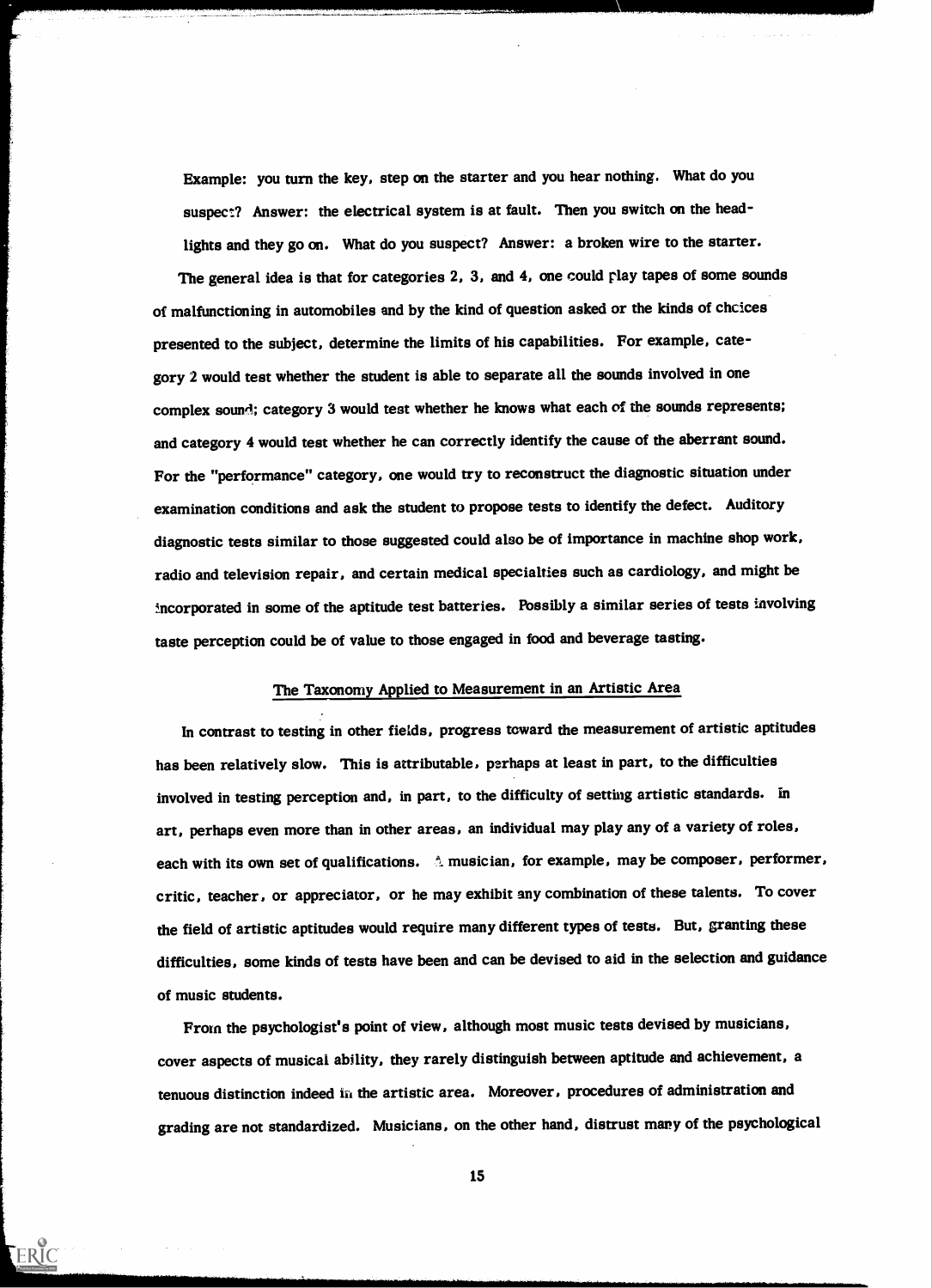tests because of the unmusical and atomistic nature of the materials used, usually a series of oscillator tones of varying frequency, duration, or rhythm. They contend that this type of fine discrimination is not really called for in the performance of most musicians. They also claim that the interpretation of test results is not subject to standardization in the usual sense. A poor sense of pitch may be a handicap for a player of stringed instruments, for example, whereas a poor sense of loudness is a more serious inadequacy for a pianist. To overcome this latter objection, the results of the individual tests in many batteries are usually reported individually.

The Seashore Measures of Musical Talents, a widely used instrument, attempts to measure sensory discrimination of the most elemental musical components. This battery includes tests for discrimination of pitch, loudness, and duration of tone, judgment of rhythm and timbre, and tonal memory. Seashore himself recognized that these sensory tests do not measure musical talent as a whole, and that they constitute only one tool in its measurement. Contrasting markedly with this approach, the Wing Standardized Tests of Musical Intelligence were designed to include genuinely musical material and, at least in part, attempt to measure the esthetic elements involved in appreciation. The major abilities assessed in the Wing battery are termed chord analysis, pitch change, tonal memory, rhythmic accent, harmony, intensity, and phrasing. In both test batteries a series of items of each class of abilities is played from a phonograph record. Within each class the discrimination tasks become increasingly difficult. It is of interest that the Seashore tests, particularly the pitch discrimination test, have been widely used outside the field of music for the selection of personnel for certain military and civilian jobs. For a detailed discussion of these and other music tests see Anastasi (1961) and Wing (1954).

The six tests of the Seashore battery, four measuring sensory discrimination and two figure perception, and the seven tests of the Wing battery fall rather easily into the proposed categories, as shown below. It may be observed that the first three Wing tests deal with ear acuity and could be classed as "figural" and the last four, which have been classified as "meaning," deal with preference or taste. Tonal memory is assessed in both the Seashore and the Wing tests, although in slightly different ways. None of the tests in either battery covers the area of symbol perception. Other tests often used by music teachers and discussed

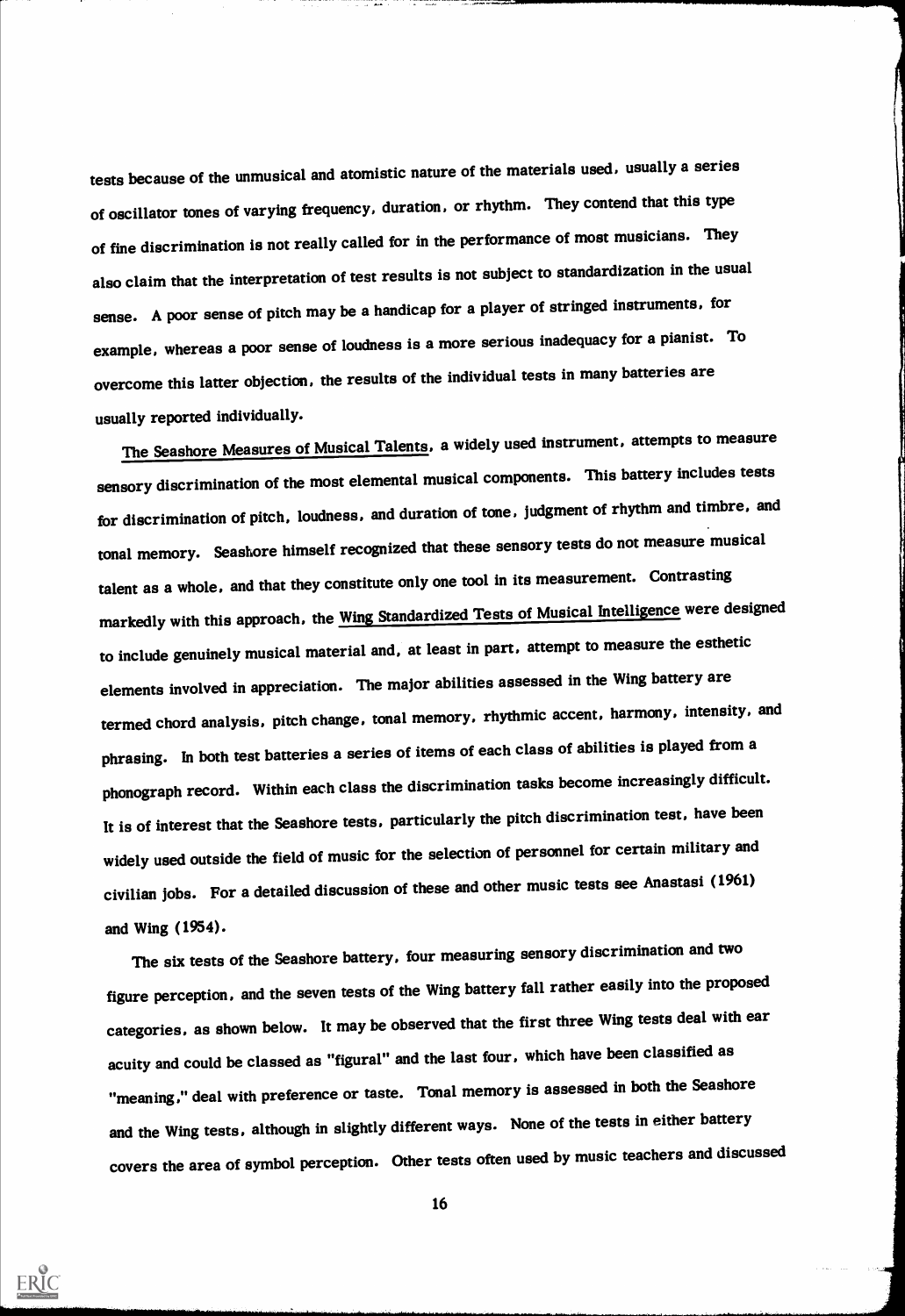by Wing (1954) are included below under this heading. This category, then, and the category of "perceptive performance" would correspond to the type of musical performance elicited from students by musicians, thereby reconciling the musician's and the psychologist's approaches.

- 1. Sensation. Discrimination of pitch: judging which of two tones is higher Discrimination of loudness: judging which of two sounds is louder Discrimination of tone duration: judging which of two tones is longer Judgment of timbre: judging whether two tone qualities are the same or different
- 2. Figure Perception. Judgment of rhythm: judging whether two rhythms are the same or different

Tonal memory: detecting which note is changed in a melodic phrase (Wing and Seashore) Chord analysis: detecting the number of notes in a single chord Pitch change: detecting the change of one note in a repeated chord (Subject indicates same or different)

3. Symbol Perception. Intervals: playing two notes separately or together and asking subject to name top note when bottom note is given or vice versa Cadences: playing two successive chords which produce an effect of full or partial completion and asking subject to state which gives a greater feeling of finality Variations: inverted and root positions of chords in both major and minor modes Resolution of discords: dominant 7ths, 9ths, llths, and 13ths with their inversions; augmented and diminished triads, etc. Subject asked to state which leaves him with the more rested feeling

Key: melody played and subject asked to sing key note or alter the key of a few bars of a song and to locate place of key change

4. Perception of Meaning. Rhythmic accent: judging which of two performances of the same piece has the better rhythmic pattern Harmony: judging which of two harmonies is more appropriate for a melody Intensity: judging which of two playings of the same piece has the more appropriate pattern of dynamics Phrasing: judging which of two renditions of the same piece has the more appropriate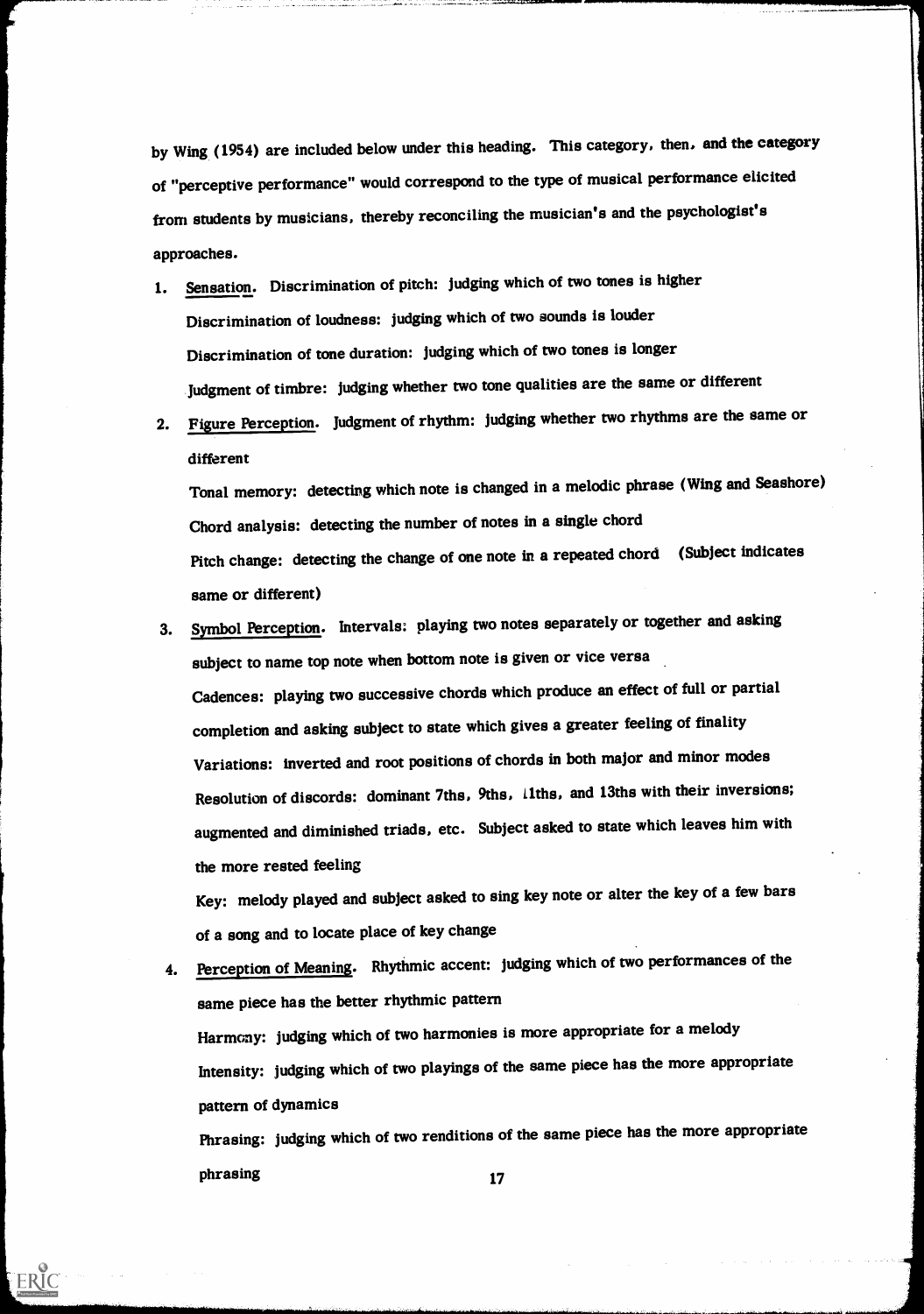# 5. Perceptive Performance. Subject asked to perform a selection on an instrument of choice, or to compose a selection, or to listen to a selection and write a critique.

1

The use of tests of musical aptitude rests on the implicit assumption that this ability is largely dependent on innate factors. In connection with the earlier consideration of the relative effects of heredity and training on perception, it is of interest to note that the Seashore tests appear to be unaffected by music training. In a three-year retest of students at the Eastman School of Music, little or no change in mean scores was found; however it must be noted that this was a select group of students who were probably already superior in musical ability and experience. Other experimental studies have yielded inconsistent results (Anastasi, 1961). Wing (1954) referred to considerable evidence concerning the weakness of the Seashore tests to predict able musical performance although he reported that the results appeared to gain in validity if the total scores were used. His approach to the problem of music testing was empirical; he attempted to find those tests that proved the most efficient as judged by their agreement with the estimates of music teachers.

In his studies, Wing found little correlation between musical ability and general intelligence and postulated a specific and inheritable musical ability factor, analagous to but distinct from the general intelligence factor postulated by many psychologists. The correlation between five different intelligence tests and the Wing tests was of the order of .3, and that between the Wing tests and other academic measures was similarly low. Thus the forecasting efficiency of an IQ test for the results of the musical aptitude test was little better than chance. Wing also claimed to distinguish a "bipolar factor" dividing his tests and the persons tested into two main types-analytic and synthetic-and a third factor dividing tests and persons into those responding principally to harmony or to melody and possibly to rhythm. A developmental factor also appears to be in operation with respect to musical ability. In the Wing tests there is an increase in average total score with age, leveling off at about age 17. Ear acuity tests show steady growth with age from age 8 onward, while the appreciation tests show a negligible score up to age 11. It would be of interest to determine if performance on the Wing and Seashore tests could be improved by ear training before the age of 8.

18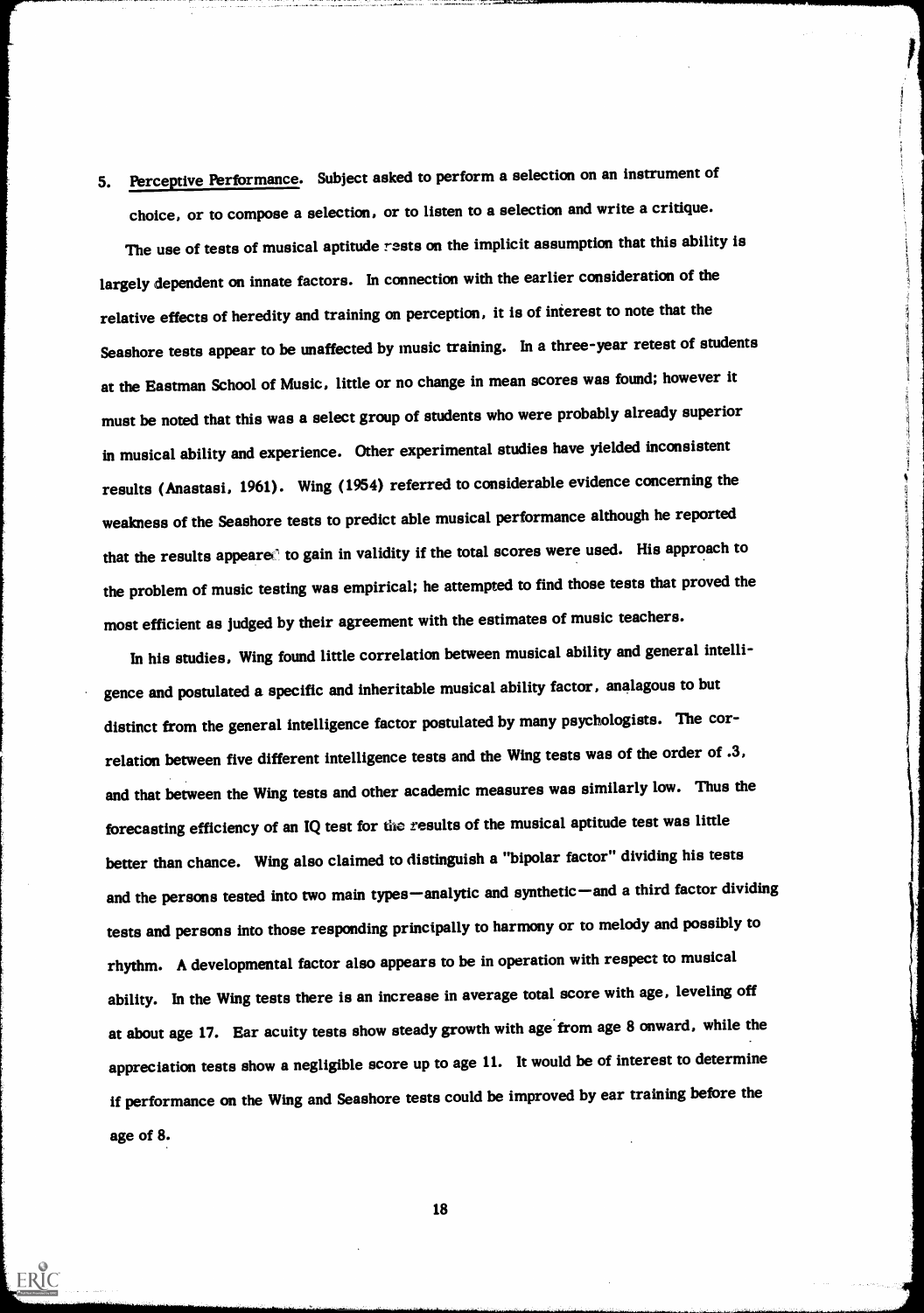#### **Conclusion**

It may be noted that the proposed hierarchy not only incorporates a factor-analytic approach but also parallels the Bloom hierarchies as follows: (The juxtaposition of the terms is meant to indicate only relative order within the taxonomy and does not imply equivalence of psychological level.)

|    | Cognitive                    | <b>Affective</b>        | Perceptual                |  |  |
|----|------------------------------|-------------------------|---------------------------|--|--|
| 1. | Knowledge                    | Receiving<br>Responding | <b>Sensation</b>          |  |  |
|    | 2. Comprehension             | <b>Valuing</b>          | <b>Figure Perception</b>  |  |  |
| 3. | Application                  | Conceptualization       | <b>Symbol Perception</b>  |  |  |
| 4. | Analysis<br><b>Synthesis</b> | Organization            | <b>Perceptual Meaning</b> |  |  |
| 5. | <b>Evaluation</b>            | Characterization        | Perceptive Performance    |  |  |

The principle of the classification of cognition is complexity; from "knowledge" to "evaluation" the intellectual operations become increasingly complex. Involvement is the principle on which the affective domain is organized. The emotional engagement increases progressively from "receiving" through "characterization." In going from the lowest to the highest level of the perceptual domain, the information registered by the sense organs is processed by an increasingly complex neural apparatus. "Sensation" involves primarily those pathways leading from the sense organs to the appropriate cortical area and those motor pathways necessary for a minimal response. "Perceptive performance," however, brings into play large areas of the sensory, association, and motor cortex and those areas of the nervous system involved in memory, judgment, and creativity. The behavioral response called for engages the total individual. It appears appropriate, therefore, to term the principle of the organization of the perceptual domain integration.

As in the case of the existing taxonomies, it is assumed that the same classification of student performance may be observed at different levels of education and in different schools, although in practice some variation in classification may be necessary to render the taxonomy applicable in all instances. It is also assumed that within the culture human perceptual ability is relatively universal in a statistical sense: similarities are greater than differences. There is, however, a geographical and cultural aspect to perception, as well as to cognition and affect, and none of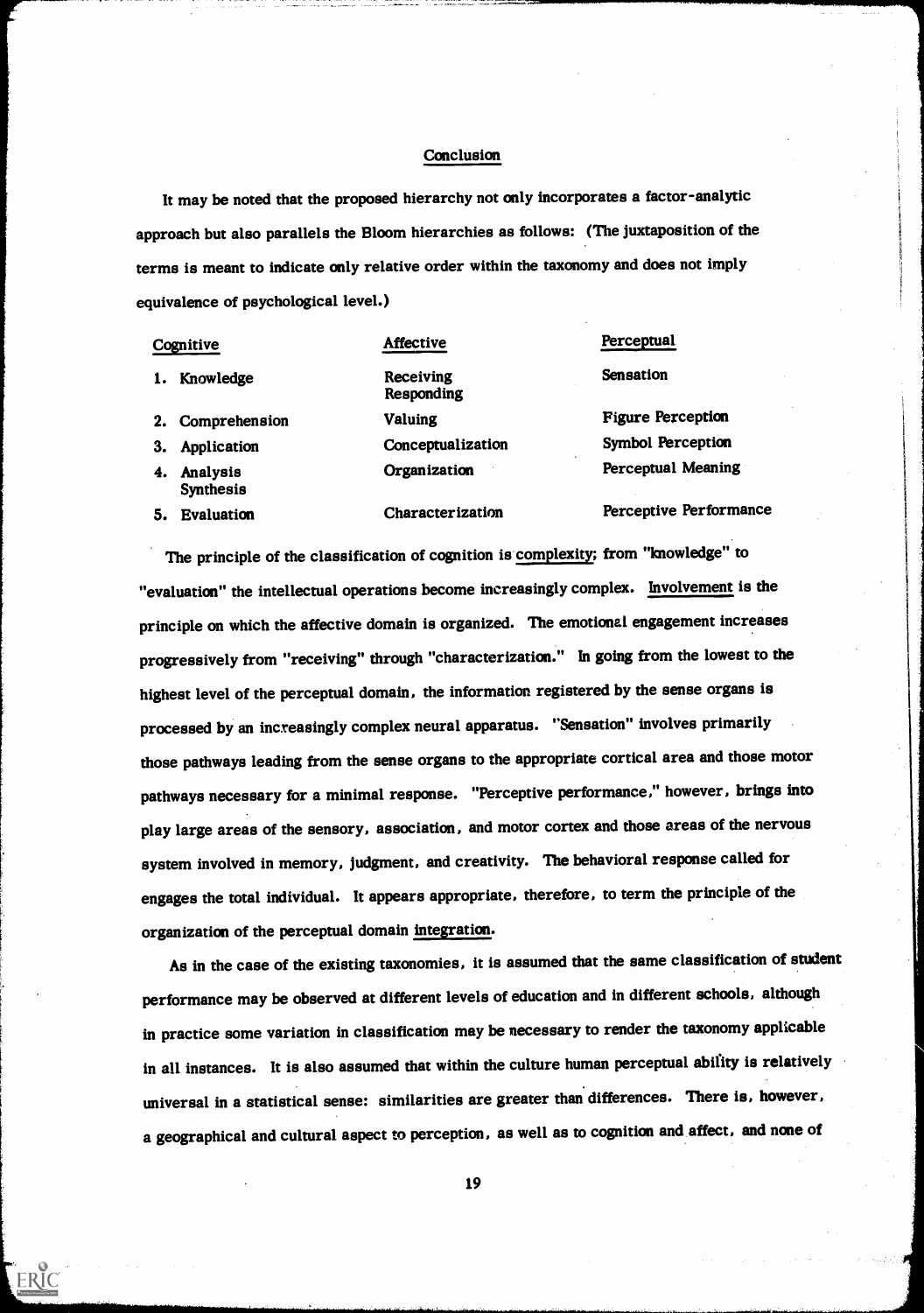the taxonomies may be applicable without modification to groups or classes differing widely from those of the culture in which they were developed.

.<br>شامل

It is entirely possible that a classification intended to facilitate psychological, genetic, and developmental studies may differ from a classification intended to be of assistance to educators. There is no objection, of course, to having more than one set of classifications for different purposes. The one suggested here is intended primarily to aid in seeing a possible range of educational objectives, the most usual of these being the transmission of information, appreciation, skills, and the quality of sensitive and accurate observation that may be termed "perceptiveness" which leads to insight, social awareness, and esthetic judgment.

There is a tendency on the part of educators, which is being challenged by programs such as Education Through Vision, to assume that the perceptual basis is inherently present in any given learning situation. Learning theory indicates that organized and related perceptions are better learned than those that are specific and isolated, and the taxonomy proposed here provides a basis for organization that is consistent with recent research findings and views.

The still very incomplete picture emerging from the research laboratory may be summed up as indicating that infants appear able to register, with respect to vision at least, the perceptual elements of their surroundings. As they mature they become increasingly able to process and relate the elements of sensory information adaptively so that their behavior conforms to the demands of the external world. At still later ages differences in perceptual ability and style, which may be in part hereditary, manifest themselves. To what extent these differences are trainable, teachable, or culturally determined is at present largely unknown.

The proposed scheme may possibly be useful to researchers and educators alike in pointing up the levels at which individual perceptual differences may occur. The earlier in the performance hierarchy a perceptual difference from the norm of a personal idiosyncracy occurs, the more one would expect the subsequent categories to be affected. If a prospective automobile mechanic, for example, were markedly field dependent (at the figural level) he might not be able to perform complex diagnostic analyses, and since this characteristic is probably not readily affected by training, he might be judged unsuitable for the vocation. Similarly in the case of music students, a poor ability to discriminate tone qualities (sensation), for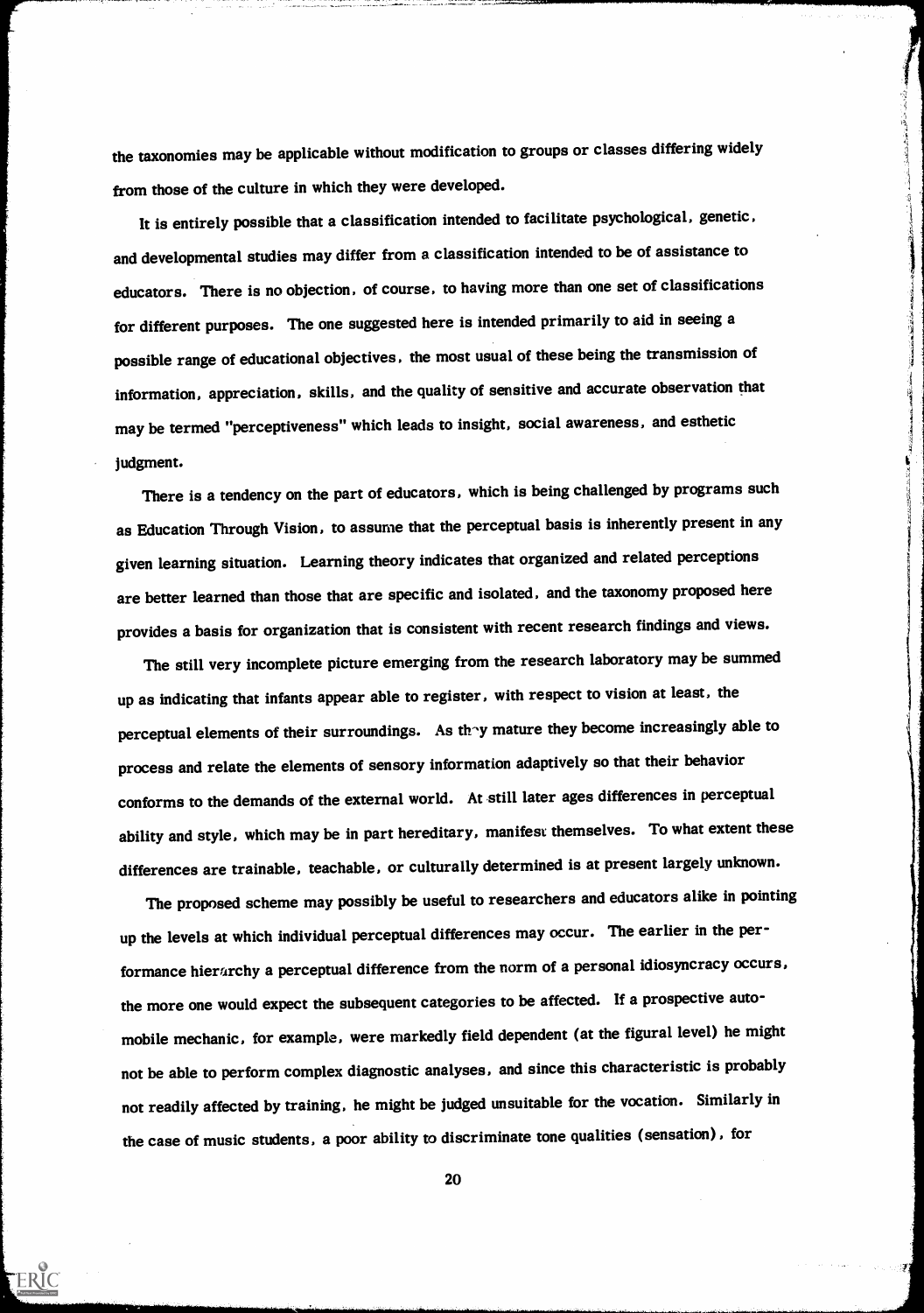example, would affect tonal memory (figural), interval identification (symbolic), and the judgment of harmony (meaning), and would render performance on a stringed instrument (perceptive performance) difficult. A poor musical composition by an otherwise competent student, in contrast, might be improved upon by further study. A music or art school might employ measurement of the first two categories, which appear to deal with more inherent characteristics, to select candidates able to profit from training. The last three categories, which appear to involve learning and experience to a greater degree, might be used to structure their training to lead to the desired behavioral outcome. A similar analysis could be made for the language arts, ranging from the problems involved in learning to read to those concerned with understanding and writing poetry.

Lastly, it might be mentioned that there is a characteristic of professional work that rarely appears in conventional tests: the professional person often has to find, identify, and describe his own problems, whereas the problems in most tests are listed and numbered; they are explicit, independent, and completely given. The difference between performance in these two situations may be related significantly to a person's perceptual capacities and may be assessed by tests encompassed under the "perceptive performance" category of the proposed taxonomy. It is hoped that the ideas presented will stimulate thought and experimentation that will lead eventually to a more refined delineation of the perceptual domain.